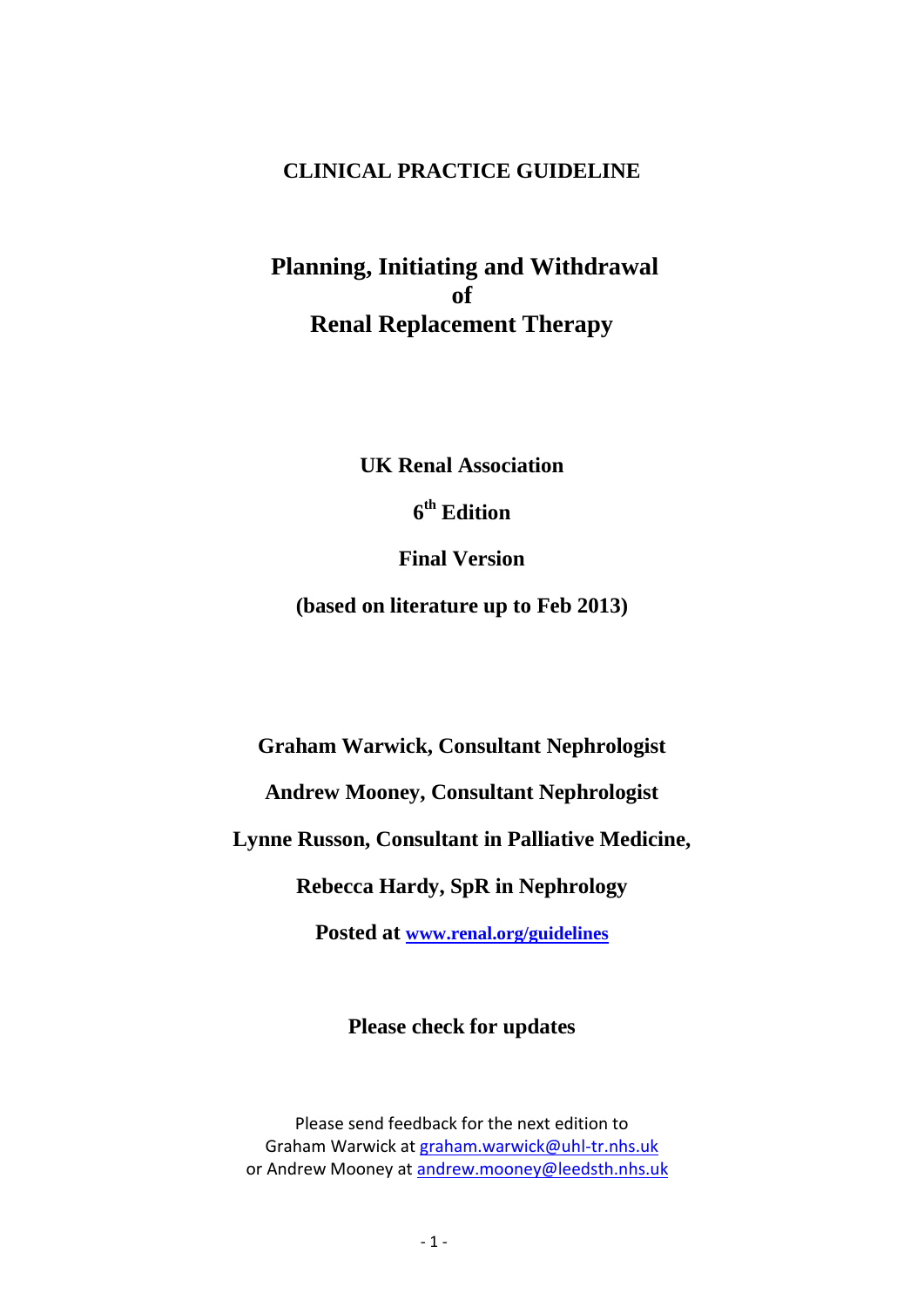## **Contents**

## **Introduction**

## **Summary of Clinical Practice Guidelines for Planning, Initiating and Withdrawal of Renal Replacement Therapy**

- 1. Timely nephrology referral (Guidelines 1.1-1.2)
- 2. Nephrology follow-up (Guidelines 2.1-2.3)
- 3. Preparing for renal replacement therapy (Guidelines 3.1-3.7)
- 4. Educating patients and carers for renal replacement therapy (Guidelines 4.1-4.3)
- 5. Initiating renal replacement therapy (Guidelines 5.1-5.5)
- 6. End of life care: Conservative kidney management and withdrawal of dialysis (Guidelines 6.1-6.7)

## **Summary of Potential Audit Measures for Planning, Initiating and Withdrawal of Renal Replacement Therapy**

(Audit measures 1-22)

## **Rationale for Clinical Practice Guidelines for Planning, Initiating and Withdrawal of Renal Replacement Therapy**

- 1. Timely nephrology referral (Guidelines 1.1-1.2)
- 2. Nephrology follow-up (Guidelines 2.1-2.3)
- 3. Preparing for renal replacement therapy (Guidelines 3.1-3.7)
- 4. Educating patients and carers for renal replacement therapy (Guidelines 4.1-4.3)
- 5. Initiating renal replacement therapy (Guidelines 5.1-5.5)
- 6. End of life care: Conservative kidney management and withdrawal of dialysis (Guidelines 6.1-6.7)

## **Acknowledgements**

The authors would like to acknowledge the contribution of Professor Ken Farrington who was the lead author of the previous version of this guideline which we have now updated. Sarah Sutton, clinical librarian at University Hospitals of Leicester, kindly performed a literature search to inform this update. Dr. Margaret Ince (chairperson of Leicestershire Kidney Patients' Association) provided helpful comments on the final draft.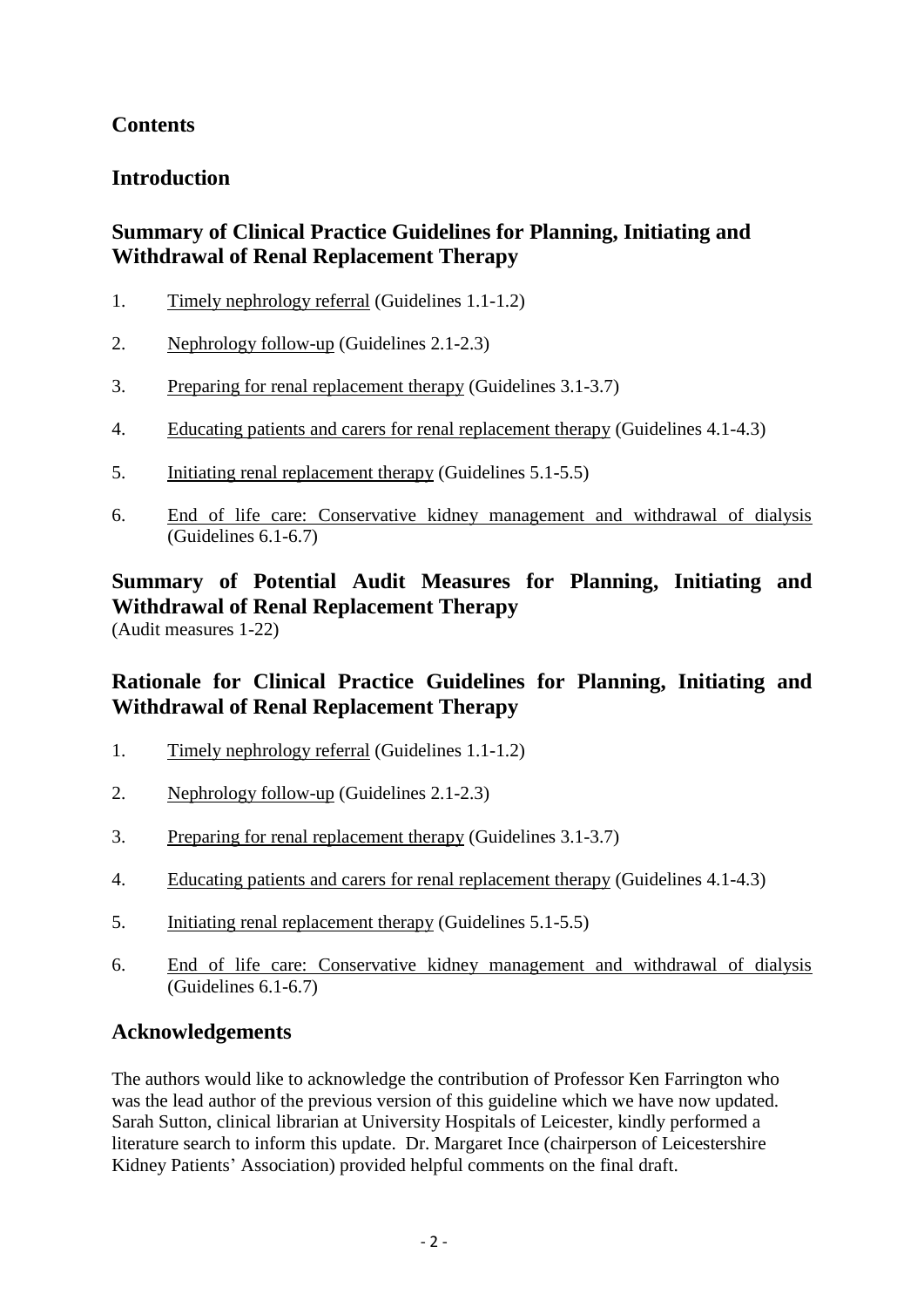### **Declaration of conflicts of interest**

All authors have confirmed that they do not have any conflicts of interest nor will acquire any financial gain from developing these recommendations.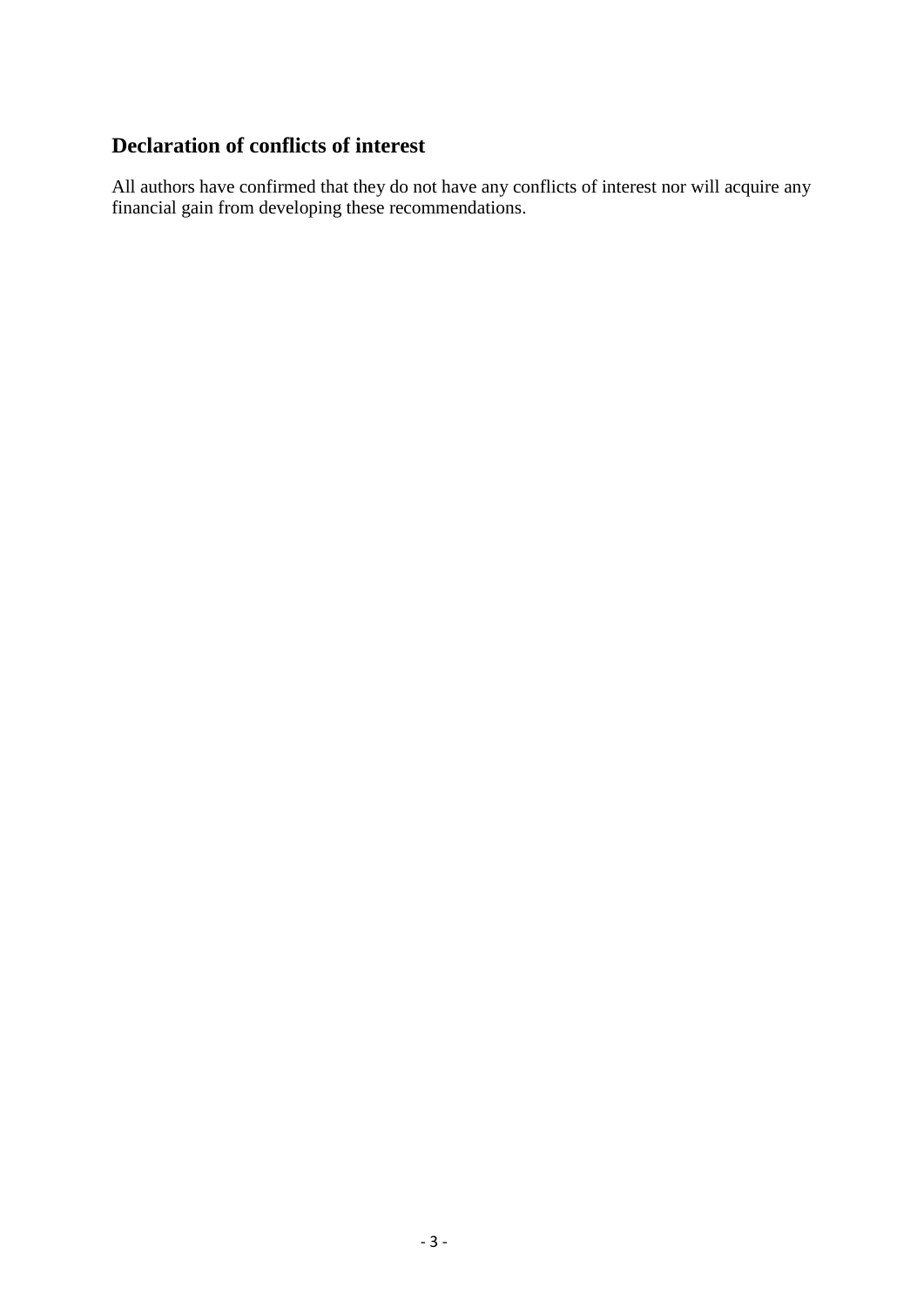### **Introduction**

This guideline provides recommendations on best practice in the planning, initiating and withdrawal of renal replacement therapy. The guideline links with many of the objectives relating to renal replacement therapy described within the National Service Framework for Renal Services Part 1 which is applicable to England and Wales(1). This NSF document highlighted the need for renal units to deliver individualised patient education to allow patients to make an informed choice of treatment modality, timely preparation for renal replacement therapy and empowerment of the patient from the start to the end of their treatment pathway.

The evidence for these recommendations has been assessed using the modified GRADE system. The modified GRADE system defines both the strength of the recommendations of the guideline authors and the level of evidence upon which each of the recommendations is based. This grading system classifies expert recommendations as "strong" (Grade 1) or "weak" (Grade 2) based upon the balance between the benefits and risks, burden and cost. The quality or level of evidence is designated as high (Grade A), moderate (Grade B), low (Grade C) or very low (D) depending on factors such as study design, directness of evidence and consistency of results. Grades of recommendation and quality of evidence may range from 1A to 2D. The GRADE system has been developed to maximise the usefulness of clinical practice guidelines in the management of typical patients.

This guideline has been harmonised with other guidelines and national policy documents (2- 5) whenever possible. The recommendations have been reviewed by patient representatives as well as key stakeholders within the multidisciplinary team caring for patients with established renal failure. The preparation of this guideline has identified that there is great need for high quality clinical research and audit in many aspects of the planning, initiation and withdrawal of renal replacement therapy.

#### **References**

- 1. Department of Health. The National Service Framework for Renal Services Part 1: Dialysis and Transplantation. 2004
- 2. European Best Practice Guidelines. The initiation of dialysis. Nephrol Dial Transplant 2005; 20 [Suppl 9]: ix3–ix7
- 3. Tattersall J, Dekker F, Olof Heimbürger O, et al. When to start dialysis: updated guidance following publication of the initiating dialysis early and late (IDEAL) study. Nephrol Dial Transplant 2011;26: 2082–2086
- 4. Department of Health. End of Life Strategy. 2008
- 5. NHS Kidney Care/National End of Life Care Programme. End of life care in advanced kidney disease: a framework for implementation. 2009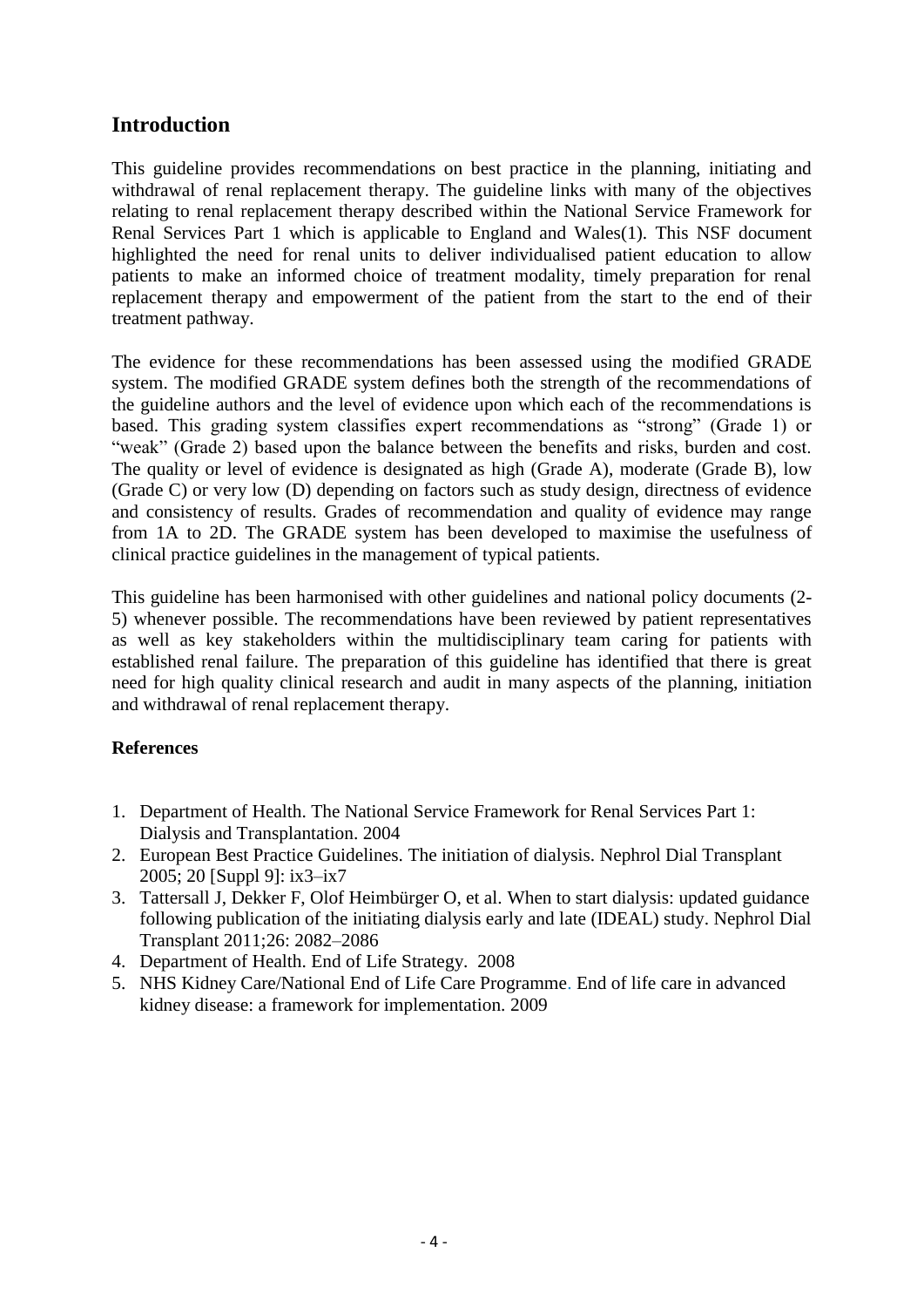# **Summary of Clinical Practice Guidelines for Planning, Initiating and Withdrawal of Renal Replacement Therapy**

## **1. Planning, initiating & withdrawal of RRT (Timely nephrology referral**   $1.1 - 1.2$

- 1.1 We recommend that most patients with CKD stage 4-5 (eGFR  $\langle$  30ml/min/1.73m<sup>2</sup>) or with CKD stage 3 and rapidly deteriorating renal function should be referred for assessment by a nephrologist (1B)
- 1.2 We recommend that patients should be referred at least one year before they might be anticipated to require renal replacement therapy (RRT) (1B)

## **2. Planning, initiating & withdrawal of RRT (Nephrology follow-up 2.1 – 2.3)**

- 2.1 We recommend that most patients whose eGFR is  $\langle 30 \text{ml/min}/1.73 \text{m}^2 \rangle$  and declining should be under the care of a nephrologist (1B).
- 2.2 We recommend that these patients should be managed in a dedicated clinic by a multidisciplinary team (1B).
- 2.3 We suggest that the frequency of nephrology follow-up should be intensified when the eGFR has fallen to  $\langle 15 \text{ml/min}/1.73 \text{m}^2 \rangle$  if dialysis treatment is not started (2D).

## **3. Planning, initiating & withdrawal of RRT (Preparing patients for RRT 3.1 – 3.7)**

- 3.1 We recommend that most patients whose eGFR is  $\langle 30 \text{ml/min}/1.73 \text{m}^2 \rangle$  and declining should receive timely and personalised information regarding established kidney failure and renal replacement therapy options so they can make an informed decision about treatment (1B).
- 3.2 We recommend that patients who present with advanced kidney failure and are likely to need RRT within 3 months should be able to access an accelerated care pathway to deliver education, information and prepare for RRT (1D). Patients presenting late or starting dialysis without any prior nephrology input should receive similar education and information about renal replacement therapies to inform long term choices.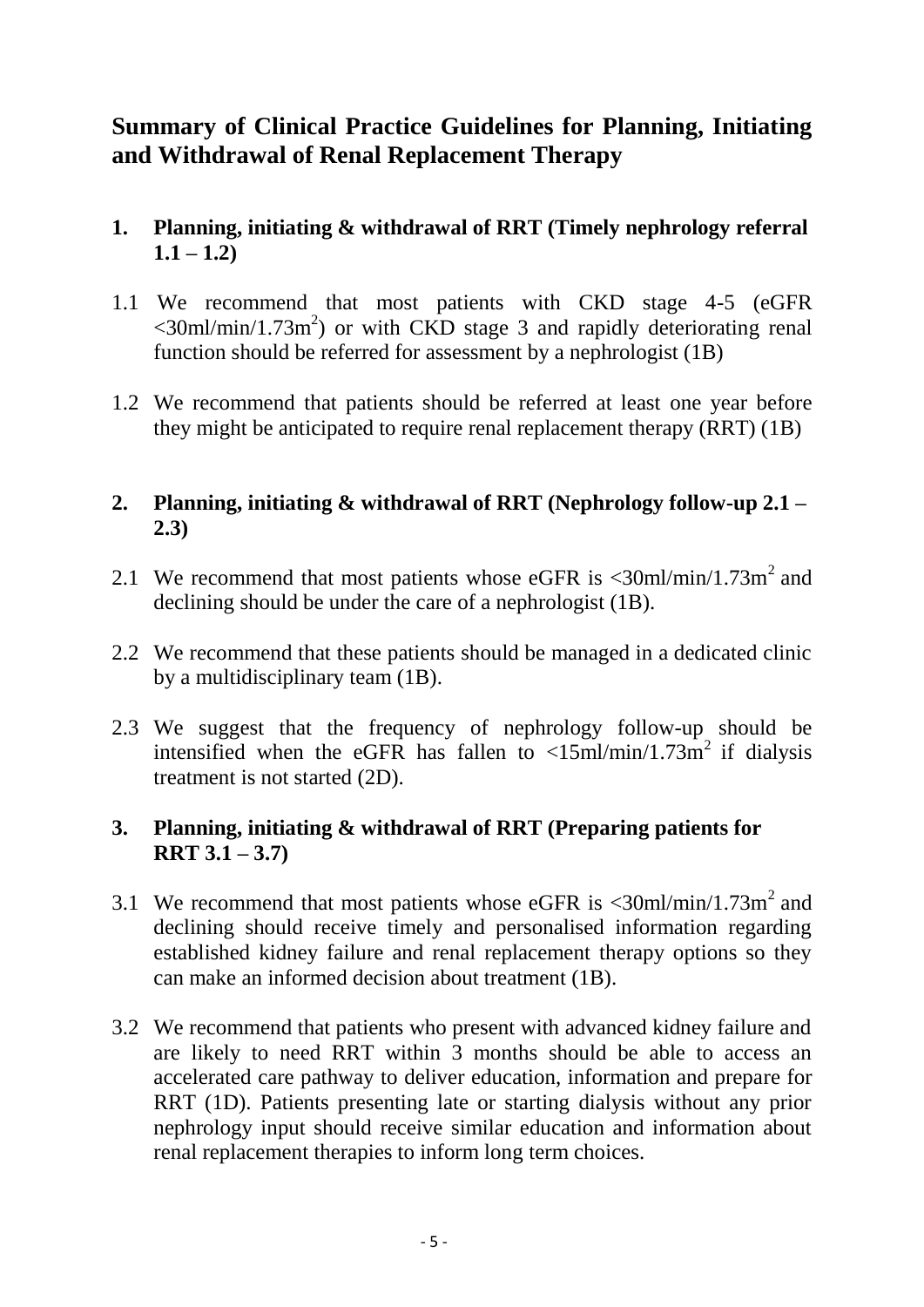- 3.3 We recommend that all medically suitable patients should be informed about the advantages of pre-emptive living kidney transplantation and efforts made to identify a potential donor to allow pre-emptive transplantation before the need for renal replacement therapy (1B).
- 3.4 We recommend that all suitable patients should be listed for deceased donor transplantation six months before the anticipated start of renal replacement therapy (1B).
- 3.5 We recommend that where pre-emptive transplantation is not possible, there should be timely referral for either definitive vascular access formation or peritoneal dialysis catheter placement so that the patient starts on their chosen modality of renal replacement therapy by either of these two routes (1B).
- 3.6 We suggest that all patients should be encouraged to perform home dialysis therapy where possible, as part of an integrated approach to renal replacement therapy (2B).
- 3.7 We suggest that, where home dialysis is not possible, patients and their carers/partners should be actively involved in their dialysis treatment, be encouraged to perform as much self-care as possible and be engaged in all aspects of their treatment including medicines management and changes in diet and lifestyle (2B)

### **4. Planning, initiating & withdrawal of RRT (Educating patients and carers for RRT 4.1 – 4.3)**

- 4.1 We recommend that all patients with severe CKD (stage 5 and progressive stage 4), together with their families and carers, should be offered an appropriate education programme aimed at improving their knowledge and understanding of their condition, and to help them choose from the options for treatment **(**1B**).**
- 4.2 We suggest that education programmes should be tailored to the needs of the individual, be based on the principles of adult learning and be designed to support patient choice. A variety of approaches should be available. The information imparted should be relevant to the person, the stage of their disease and treatment options available to them with the method, scale, pace and scope of the delivery being suited to the individual's learning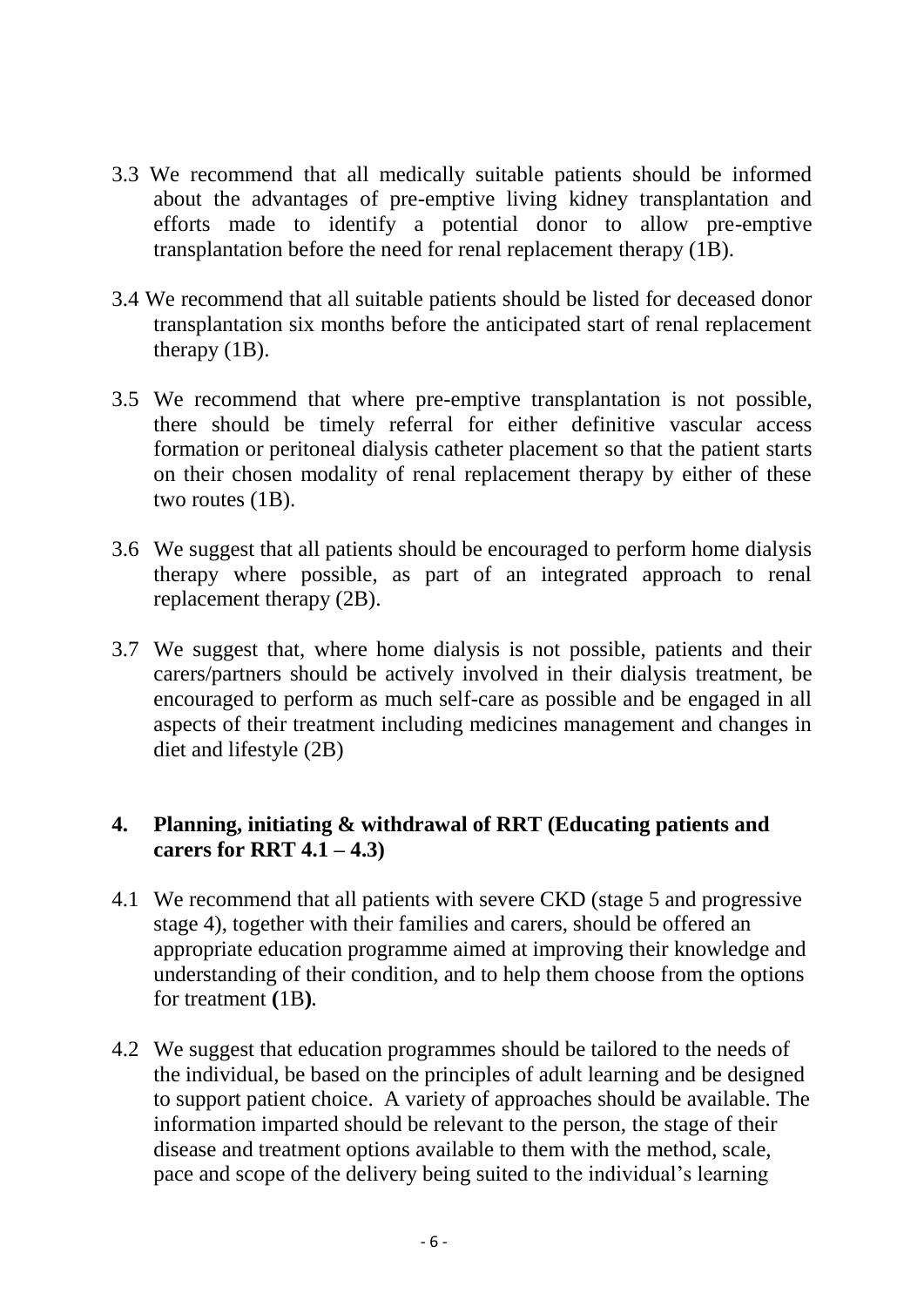style, capacity and preferences. The programme should also include provision for the education of patients who present late, and initiate dialysis in an unplanned fashion (2C).

4.3 We suggest that pre-renal replacement therapy education programmes for patients and their families and carers should be continued into the treatment phase, with the aims of reviewing the original choice made by the patient, optimising patient involvement in their own care, improving treatment adherence, and fostering good communication and collaborative relationships with caregivers (2C).

## **5. Planning, initiating & withdrawal of RRT (Initiating RRT 5.1 – 5.5)**

- 5.1 We recommend that patients known to nephrology services for 3 months or more and who are planned to have renal support should start renal replacement therapy in a controlled manner, without the need for hospital admission and using an established access ( arteriovenous fistula [AVF], arteriovenous graft [AVG], PD catheter) or by pre-emptive renal transplantation (1B)
- 5.2 We recommend that the decision to start RRT in patients with CKD stage 5  $(eGFR < 15$ ml/min/1.73m<sup>2</sup>) should be based on a careful discussion with the patient of the risks and benefits of RRT taking into account the patient's symptoms and signs of renal failure, nutritional status, comorbidity, functional status, and the physical, psychological and social consequences of starting dialysis in that individual (1D)
- 5.3 We recommend that once a decision has been made to start dialysis in a patient with established access there should be no delay in starting treatment i.e. no waiting list to start dialysis (1D)
- 5.4 We recommend that urgent dialysis via a haemodialysis catheter should only be initiated where there is a clear clinical indication that the patient would come to harm without such treatment (1D)
- 5.5 We suggest that where dialysis is started via an established access (vascular or peritoneal) which fails to work effectively urgent corrective action should be taken and dialysis via a haemodialysis catheter avoided if possible (2D)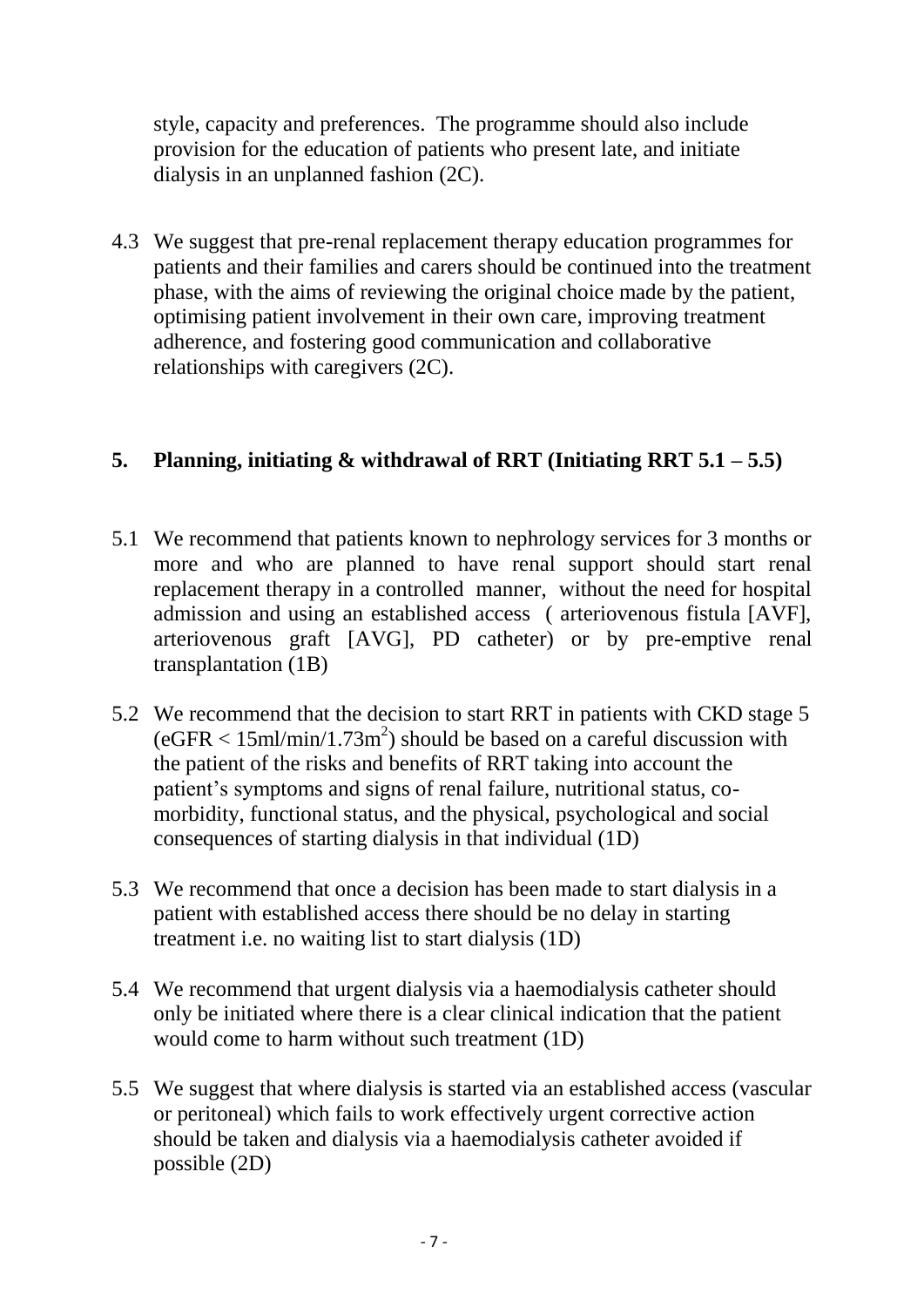**6. Planning, initiating & withdrawal of RRT (End of life care: conservative kidney management and withdrawal from dialysis 6.1 – 6.7)**

**6.1 Estimating prognosis in CKD:** We recommend that patients with advanced chronic kidney disease (CKD Stage  $4 \& 5$ ) should be given an estimate of their prognosis and quality of life both with and without renal replacement therapy  $(1C)$ 

**6.2 Conservative Kidney Care:** We recommend that patients with advanced chronic kidney disease (CKD Stage 4 & 5) who opt not to dialyse should undergo conservative kidney management. Patients who have imminent or immediate end-of-life care needs should be identified and their care prioritised  $(1C)$ 

**6.3 Patients deteriorating despite dialysis:** We recommend that patients who are struggling to cope on long-term dialysis as a result of progressive deterioration of underlying, irreversible, clinical problems, or sudden onset of a catastrophic clinical event, such as a stroke, should be recognised as being in imminent or immediate need of end-of-life care (1C)

**6.4 Maintaining a supportive care register.** We suggest that patients who have a predicted life expectancy of less than one year should be identified using a combination of criteria including co-morbidity, functional status, evidence of malnutrition, advanced age and the 'surprise question'. A register of such patients should be kept, shared with appropriate agencies and reviewed regularly by the health care team to ensure their care needs are being met (2C)

**6.5 Advance Care Planning:** We recommend that patients with a recognised need for end-of-life care, including those undergoing conservative kidney management and those deteriorating despite dialysis, should be offered the opportunity to create an Advance Care Plan (1C)

**6.6: Dialysis Withdrawal:** We recommend that any decision to discontinue haemodialysis should be made within the context of ongoing end-of-life care planning. It should be made jointly by the patient and the responsible nephrologist in full consultation with relatives and carers, the family practitioner and members of the caring team. An assessment of competence should be carried out. Depression may need to be formally excluded (1C)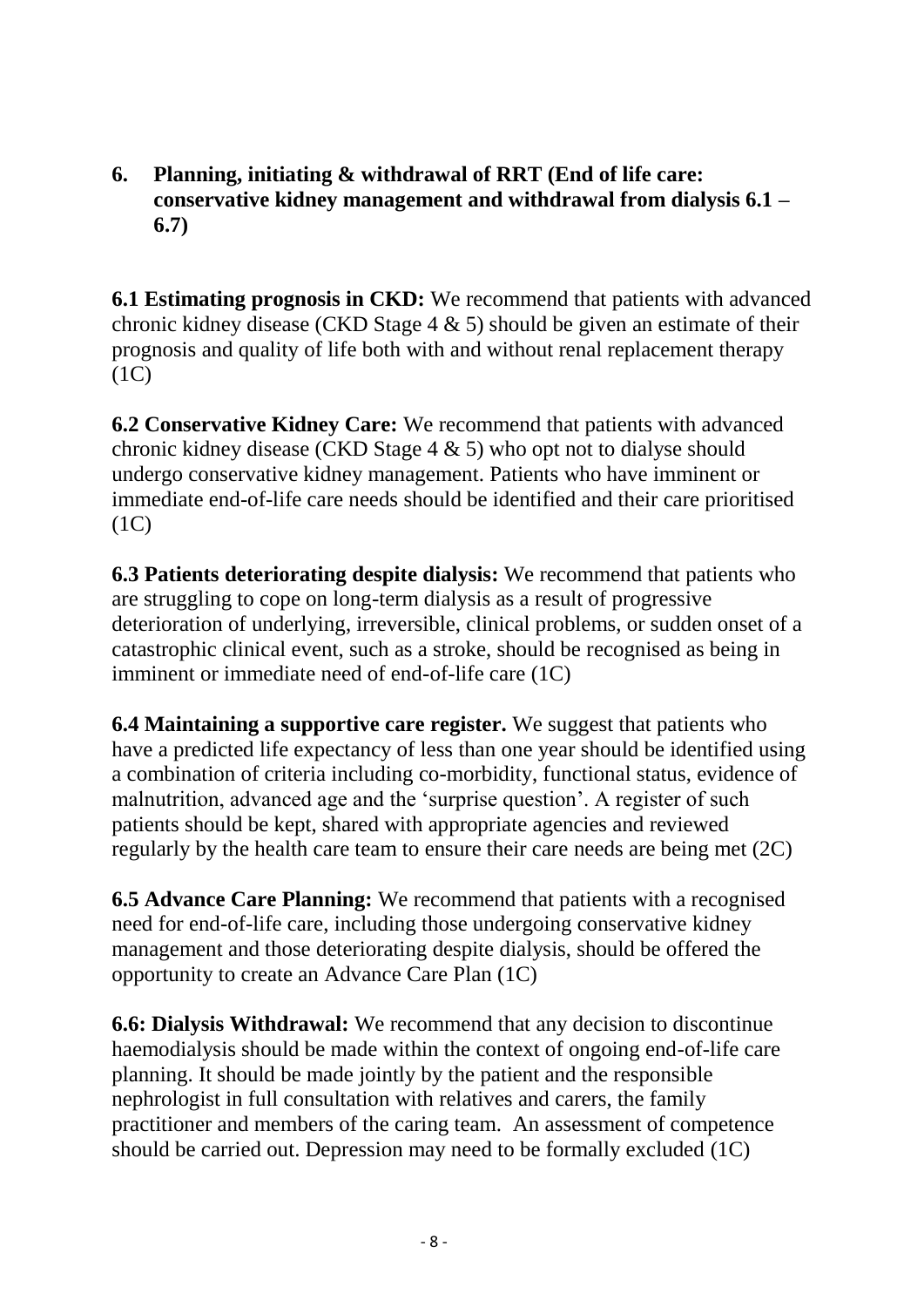**6.7: Care in the last days:** We recommend that in the last days of life there should be good communication, symptom relief, psychological, spiritual and culturally sensitive care for the dying patient and their family, whenever possible in their preferred place of care followed by the provision of culturally appropriate bereavement support (1C)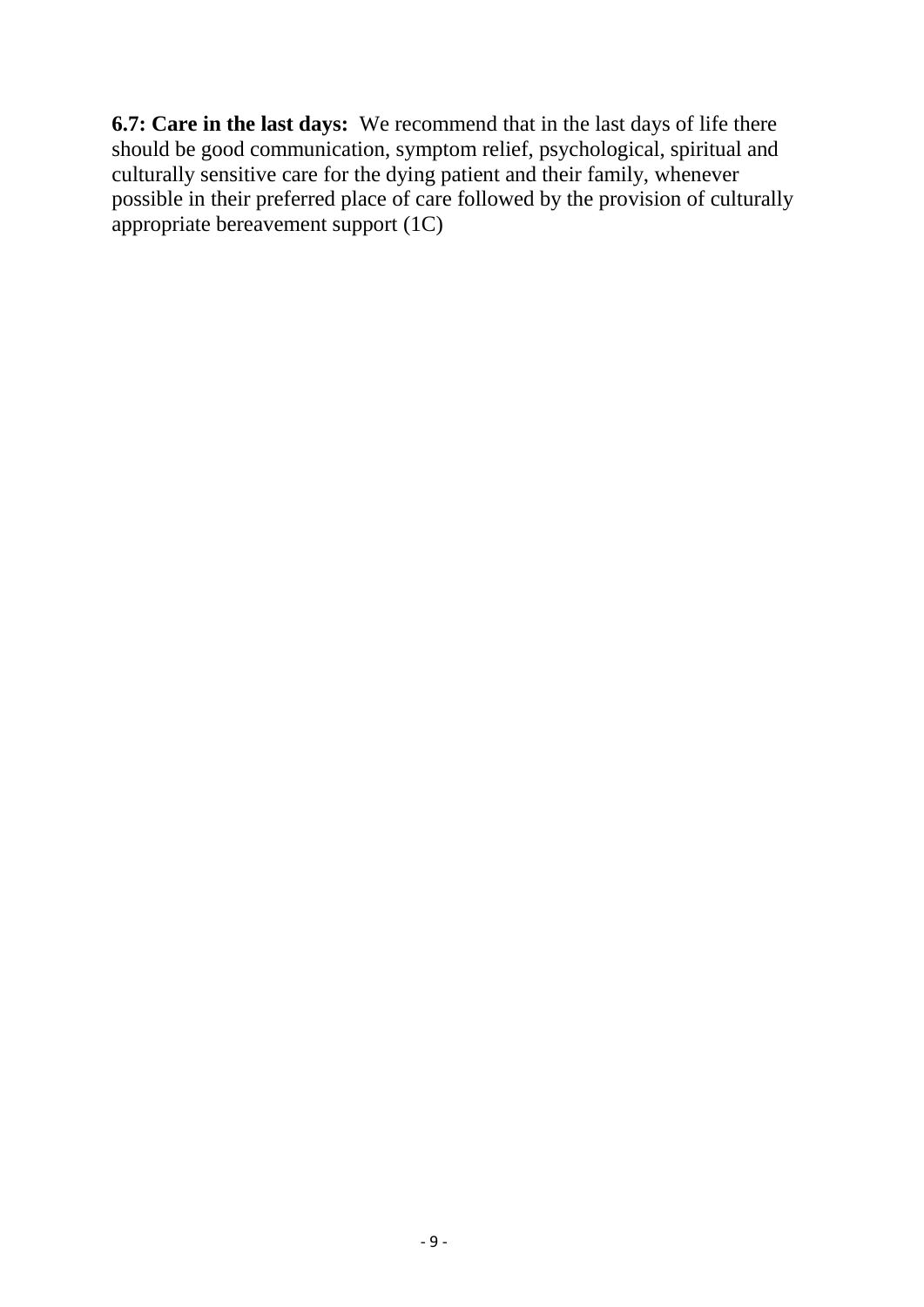### **Summary of Potential Audit Measures**

- 1. Percentage of patients commencing RRT referred <3months and <12months before date of starting RRT
- 2. Percentage of incident RRT patients followed up for >3 months in dedicated predialysis or low clearance clinic
- 3. Proportion of incident patients on UK transplant waiting list at RRT initiation
- 4. Proportion of incident RRT patients transplanted pre-emptively from living donors and deceased donors
- 5. eGFR at time of pre-emptive transplantation
- 6. Proportion of incidents patients commencing peritoneal or home haemodialysis
- 7. Proportion of patients who have undergone a formal education programme prior to initiation of RRT
- 8. Proportion of incident RRT patients who report that they have been offered a choice of RRT modality
- 9. Proportion of patients remaining on initial treatment modality 3 and 12 months post initiation of RRT
- 10. Proportion of patients recording satisfaction with initial RRT decision at 3 and 12 months post initiation of RRT
- 11. Proportion of patients who have initiated dialysis in an unplanned fashion who have undergone formal education by 3 months.
- 12. Evidence of formal continuing education programme for patients on dialysis
- 13. Proportion of planned initiations with established access or pre-emptive transplantation.
- 14. Inpatient/outpatient status of planned initiations.
- 15. eGFR at start of renal replacement therapy
- 16. Units should have a register of patients with End of Life Care needs, including those patients undergoing conservative kidney management, those deteriorating despite dialysis, and those withdrawing from dialysis. The register should link with primary care End of Life Registers.
- 17. The proportion of patients who die who are included on the register
- 18. The number of patients with Stage 5 CKD who are undergoing conservative kidney management - as a proportion of all patients with Stage 5 CKD
- 19. The number of patients withdrawing from dialysis as a proportion of all deaths on dialysis.
- 20. The proportion of those patients identified as having End of Life Care needs that have a workable Advance Care Plan, which includes details of the nominated renal Key-Worker, patient preferences and choices with respect to priorities of care, and details of the individual needs of carers.
- 21. Proportion of patients who achieve their preferred place of dying.
- 22. Units in England and Wales should participate in National End of Life Care audits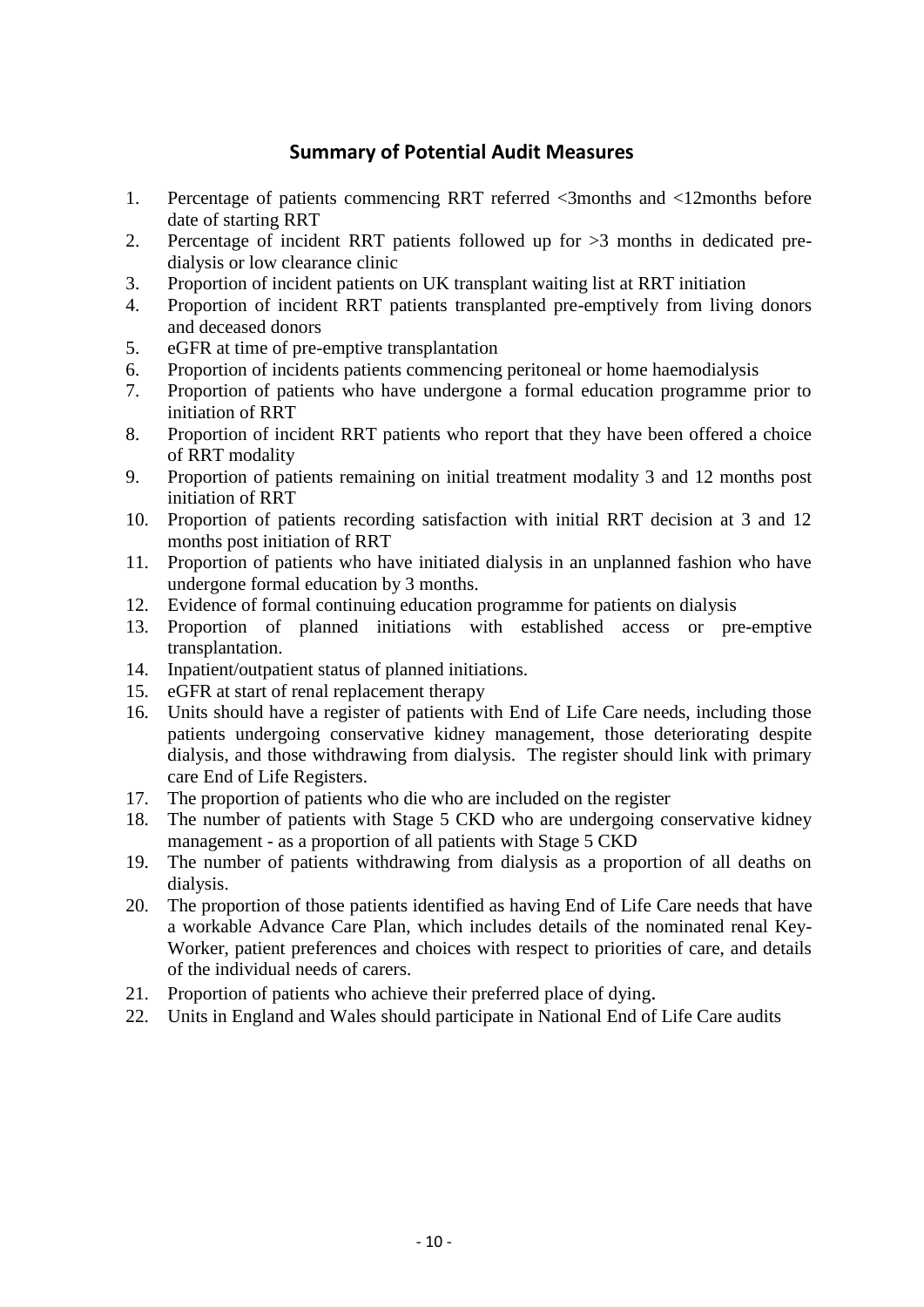# **Full Clinical Practice Guideline**

# **1. Timely Nephrology referral**

- 1.1 We recommend that most patients with CKD stage 4-5(eGFR  $\langle$  30ml/min/1.73m<sup>2</sup>) or with CKD stage 3 and rapidly deteriorating renal function should be referred for assessment by a nephrologist (1B)
- 1.2 We recommend that patients should be referred at least a year before they might be anticipated to require renal replacement therapy (RRT) (1B)

### **Audit measure**

1. Percentage of patients commencing RRT referred <3months and <12months before date of starting RRT

### **Rationale**

The routine reporting of estimated glomerular filtration rate (eGFR) by chemical pathology laboratories helps to identify patients with significant chronic kidney disease (CKD) and may help to promote timely referral to a nephrologist. Over more than 25 years, retrospective and case control studies have demonstrated consistently the detrimental effects of late nephrological referral. These include lack of adequate intervention to delay the progression of renal failure, higher morbidity and mortality, poorer quality of life on dialysis, missed opportunities to have pre-emptive renal transplantation and, for some patients, inappropriate dialysis treatment where conservative care might have been chosen by an informed patient (1-5). However, the 2008 UK NICE guidance on chronic kidney disease found no evidence to guide the optimum timing of referral of patients with CKD (6). The guideline group did recommend the referral of all patients with CKD stage 4-5 or patients with rapidly deteriorating renal function (defined as a reduction in eGFR of  $>5$ ml/min/1.73m<sup>2</sup> per year or  $>10$ ml/min/1.73m<sup>2</sup> per 5 years). There may be patients with CKD stage 4-5 who do not require referral because of severe co-morbidity, very poor quality of life or limited life expectancy from other conditions; where there is doubt a discussion between patient/carer, referrer and nephrologist may help to clarify this.

Timely referral provides the opportunity to plan for renal replacement therapy (RRT) or conservative kidney management. Patients who have been under the care of nephrology services for more than 1 month are more likely to initiate haemodialysis (HD) using an AVF (7). A retrospective analysis of 109,321 incident HD patients in the USA found that, compared to patients with at least 3 months of predialysis care, the relative risk of death of patients for patients with one or two months pre-dialysis nephrology care was 1.23 whilst that for patients with no pre-dialysis nephrology care was 1.51(4). Now that most patients with advanced kidney failure, regardless of age and co-morbidity, are considered as potential candidates for RRT, the question of whether or not such treatment is the most appropriate option for the individual patient, has assumed increasing importance. Until recently, acceptance or non-acceptance for RRT in the UK was often determined by whether or not a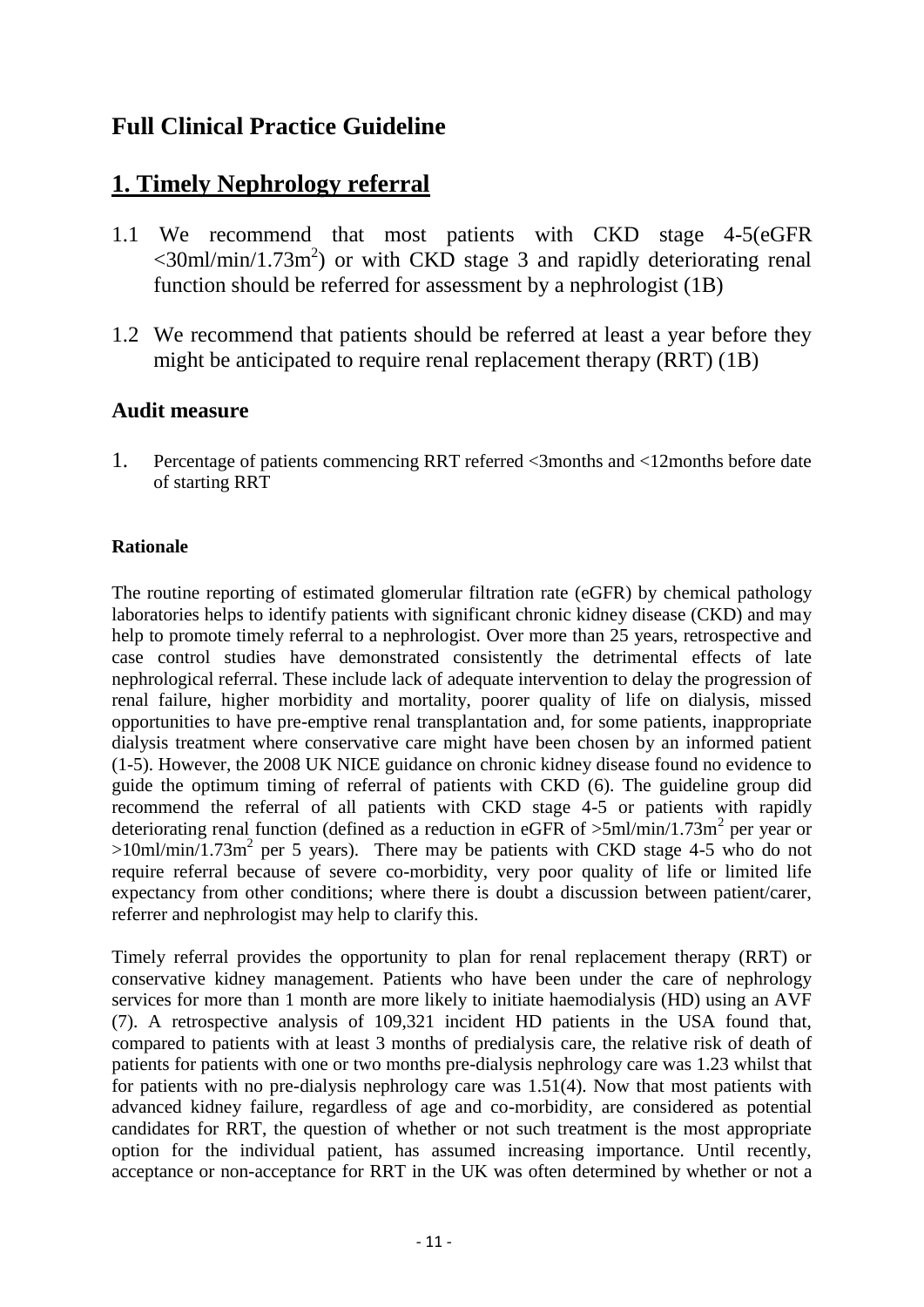patient was referred to a nephrology service. Effectively, decisions not to initiate RRT were taken by family members or referring physicians in isolation rather than in conjunction with the multidisciplinary nephrology team (8). It is often difficult to decide if patients with major co-morbidity will or will not benefit from starting dialysis, even if referred well in advance of the need for RRT, and there have been few studies of the decision not to start dialysis (9-11). Appropriate decision making may be facilitated by referral of all patients with advanced renal failure (eGFR <30ml/min) and a predicted life expectancy of more than 6 months to a nephrology services for consideration of RRT.

Although the principle of early referral to allow preparation for RRT is well accepted, this is not always easy to achieve in clinical practice. The majority of patients with CKD stage 4 will not progress to established kidney failure and at present there are relatively poor methods for predicting those who will progress (12). Furthermore, the rate of decline in eGFR may be difficult to predict even with serial measurements and extrapolation of eGFR v. time plots as various algorithms used fail to predict time to dialysis in between 10-46% of patients (13). Finally, the optimal time to allow adequate preparation is not clear. Many studies have used 3 or 4 months to define late referral but in practice it may take more than a year to prepare fully for renal replacement therapy (14).

#### **References**

1. Ratcliffe PJ, Phillips RE, Oliver DO. Late referral for maintenance dialysis. Br Med J 1984;288:441-443

2. Roderick P, Jones C, Tomson C and Mason J. Late referral for dialysis: Improving the management of chronic kidney disease. Q J Med 2002:95:363-370

3. Stack, AG. Impact of timing of nephrology referral and pre-ESRD care on mortality risk among new ESRD patients in the United States. Am J Kidney Dis 2003;41:310-318

4. Khan SS, Xue JL, Kazmi WH, et al. Does predialysis nephrology care influence patient survival after initiation of dialysis? Kidney Int 2005;67:1038-1046

5. Smart NA, Titus TT. Outcomes of early versus late nephrology referral in chronic kidney disease: a systematic review, American Journal of Medicine, 2011;124:1073-80

6. National Collaborating Centre for Chronic Conditions. Chronic kidney disease: national clinical guideline for early identification and management in adults in primary and secondary care. London: Royal College of Physicians, September 2008.

7. Rayner HC, Besarab A, Brown WW, et al. Vascular access results from the Dialysis Outcomes and Practice Patterns Study (DOPPS): performance against Kidney Disease Outcomes Quality Initiative (K/DOQI) Clinical Practice Guidelines. Am J Kidney Dis 2004;44(Suppl 3):22-26

8. Challah S, Wing AJ, Bauer R, et al. Negative selection of patients for dialysis in the United Kingdom. Br Med J 1984; 288:1119–1122

9. Hirsch DJ, West ML, Cohen AD, et al. Experience with not offering dialysis to patients with a poor prognosis. Am J Kidney Dis 1994; 23:463–466

10. Murtagh FE, Marsh JE, Donohoe P, et al. Dialysis or not? A comparative survival study of patients over 75 years with chronic kidney disease stage 5. Nephrol Dial Transplant 2007; 22: 1955-1962

11. [Carson](http://www.ncbi.nlm.nih.gov/sites/entrez?cmd=search&db=PubMed&term=%20Carson%20RC%5Bauth%5D) RC[,Juszczak](http://www.ncbi.nlm.nih.gov/sites/entrez?cmd=search&db=PubMed&term=%20Juszczak%20M%5Bauth%5D) M, [Davenport](http://www.ncbi.nlm.nih.gov/sites/entrez?cmd=search&db=PubMed&term=%20Davenport%20A%5Bauth%5D) A, [et](http://www.ncbi.nlm.nih.gov/sites/entrez?cmd=search&db=PubMed&term=%20Burns%20A%5Bauth%5D) al. Is maximum conservative management an equivalent treatment option to dialysis for elderly patients with significant co-morbid disease? Clin J Am Soc Nephrol 2009;4:1611–1619

12. Taal MW, Brenner BM. Predicting initiation and progression of chronic kidney disease: Developing renal risk scores. Kidney Int 2006;70:1694-1705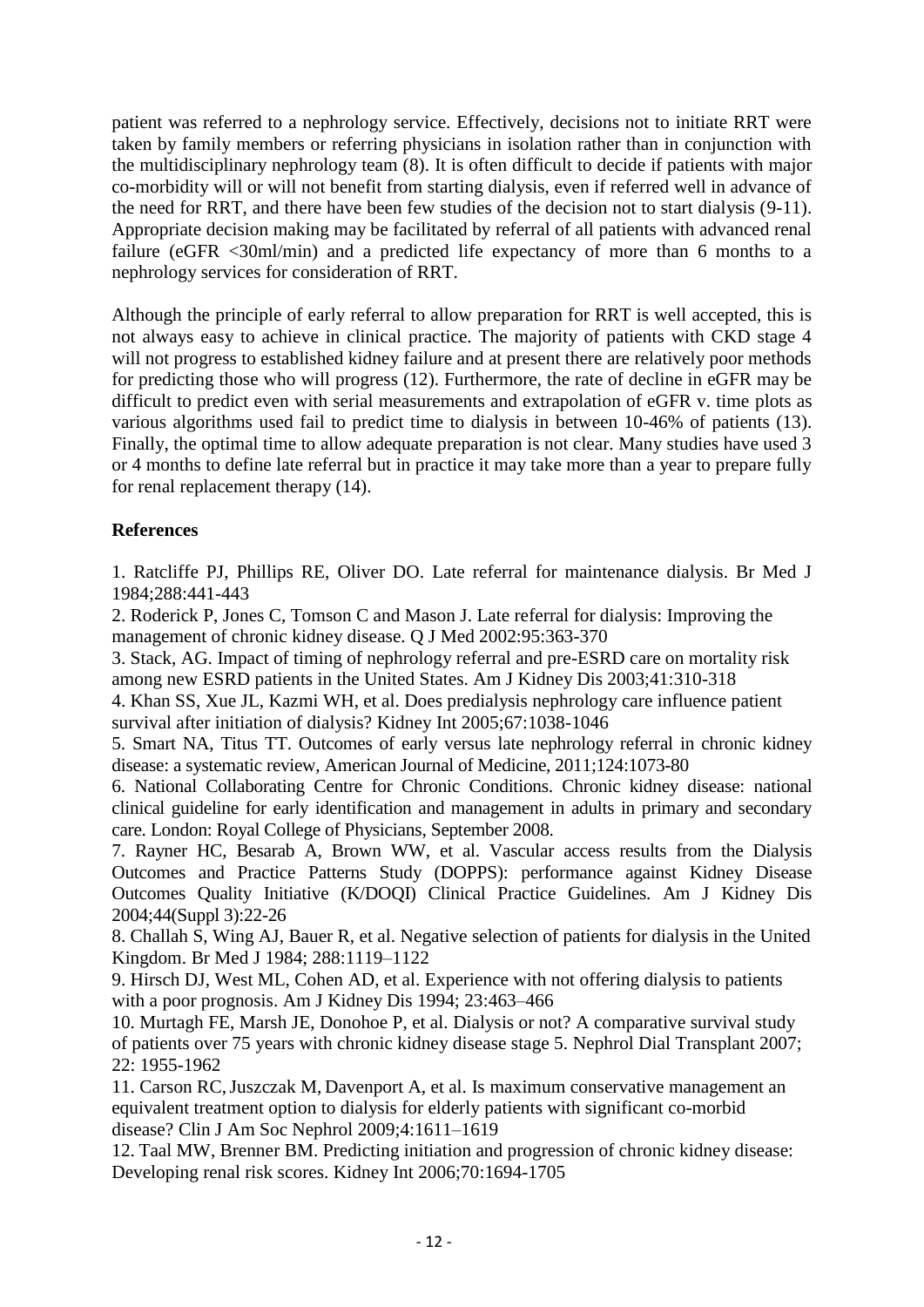13. Ambrogi V, Thilly N, Boini S, et al. Patterns and predictors of kidney function decline in the last year prior to dialysis. Nephron Clin Pract 2009;111:c95-101

14. Buck J, Baker R, Cannaby A-M, et al. Why do patients known to renal services still undergo urgent dialysis initiation? A cross-sectional survey. Nephrol Dial Transplant 2007;22:3240-3245

# **2. Nephrology follow-up**

- 2.1 We recommend that most patients whose eGFR is  $\langle 30 \text{ml/min}/1.73 \text{m}^2 \rangle$  and declining should be under the care of a nephrologist (1B).
- 2.2 We recommend that these patients should be managed in a dedicated clinic by a multidisciplinary team (1B).
- 2.3 We suggest that the frequency of nephrology follow-up should be intensified when the eGFR has fallen to  $\langle 15 \text{m} \times 10 \text{m} \times 10^{-1} \rangle$  if dialysis treatment is not started (2D).

### **Audit measure**

1. Percentage of incident RRT patients followed up for >3 months in dedicated pre-dialysis or low clearance clinic

### **Rationale**

There have been no randomized controlled trials or meta-analyses specifically looking at the influence of frequency of follow-up on outcomes in patients approaching the need for renal replacement therapy (1). However, regular clinical reviews are recommended by most guidelines as there is evidence that progression of renal failure may be prevented or slowed significantly by strict blood pressure control, strict glycaemic control in patients with diabetes mellitus, the use of certain drugs (such as angiotensin converting enzyme inhibitors and angiotensin receptor blockers in patients with proteinuria), and possibly revascularization procedures in selected patients with renovascular disease (1,2).

Patients with eGFR of <30ml/min or less should undergo clinical review at least every 3 months which should include measurement of eGFR, haemoglobin, calcium, phosphate, potassium, bicarbonate and parathyroid hormone and dietary assessment (1).

The European Best Practice Guidelines recommend that patients should be followed-up monthly once the eGFR has fallen to  $\langle 15 \text{ml/min}/1.73 \text{m}^2 \rangle$  (3). The evidence base for this recommendation is unclear although one study has shown a relationship between the number of nephrology clinic visits in the 12 months prior to commencement of dialysis and lower mortality and length of hospital stay within the first 12 months(4).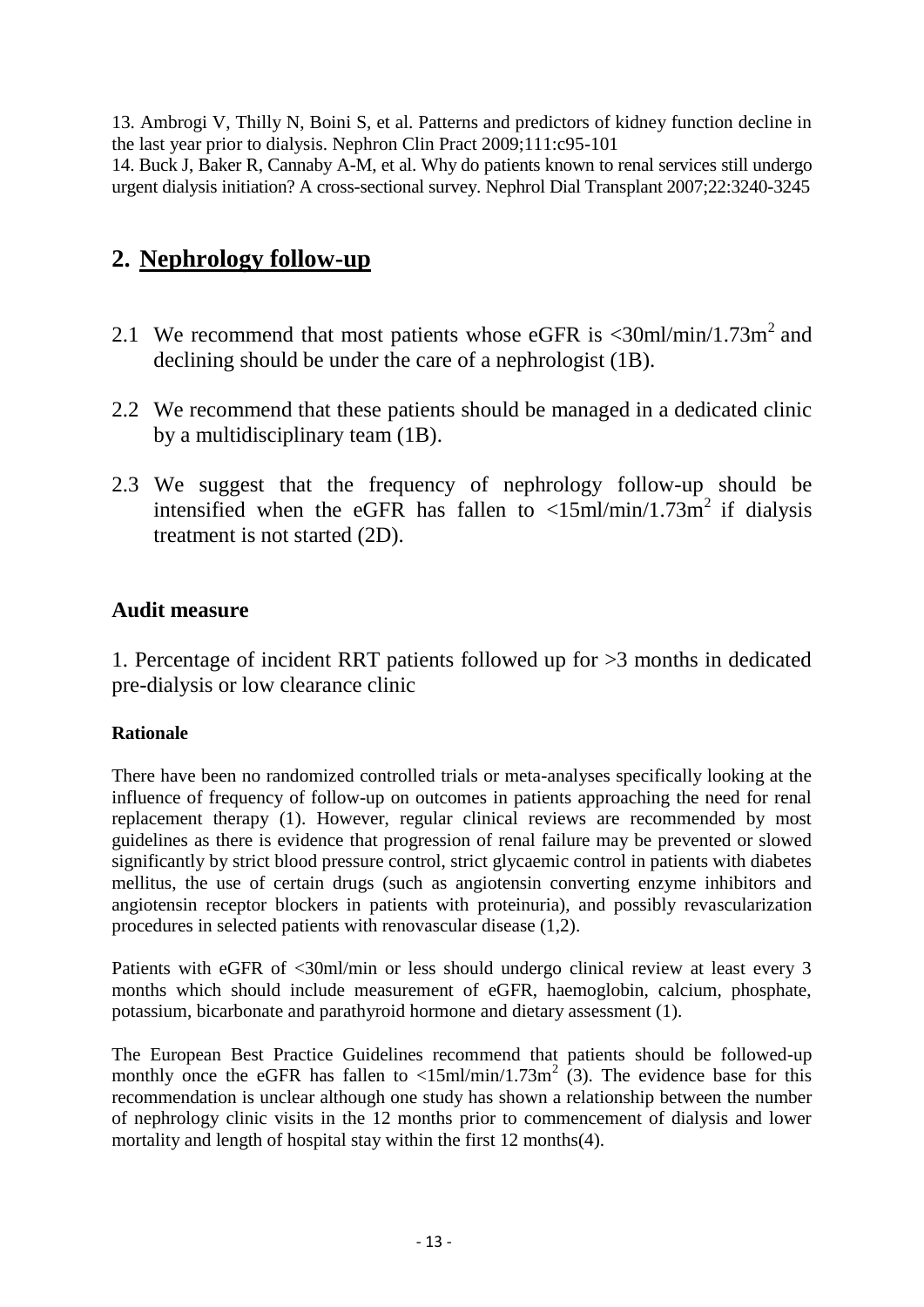There are many studies albeit of variable quality and generally of small numbers, which have shown that a dedicated pre-dialysis (or 'low clearance') clinic is associated with improved outcomes and reduced urgent initiation of dialysis (5-8). These clinics should address the complications of progressive CKD such as renal bone disease, nutritional problems and anaemia while still trying to preserve renal function by tight blood pressure control and other measures. Some evidence exists that such an approach increases the quality of life scores and the likelihood of those of working age remaining in employment at the commencement of dialysis(9). Such clinics exist in many nephrology departments in the UK but there is a lack of consensus on a name for such a clinic. Pre-dialysis implies all patients will receive dialysis when some patients will be transplanted and others will receive conservative kidney management. The frequently used alternative, 'low clearance', may not be very meaningful to patients.

The precise make up and organisation of these clinics will vary according to local expertise, facilities and resources and there is insufficient evidence to recommend a particular model or staffing structure.

#### **References**

1. National Collaborating Centre for Chronic Conditions. Chronic kidney disease: national clinical guideline for early identification and management in adults in primary and secondary care. London: Royal College of Physicians, September 2008.

2. Thomas MC. Regular and frequent follow-up of patients with pre-end-stage kidney disease Nephrology 2007;12:S44-45

3. European Best Practice Guidelines. The initiation of dialysis. Nephrol Dial Transplant 2005; 20 [Suppl 9]: ix3–ix7

4. Stroupe KT, Fischer MJ, Kaufman JS, et al. Predialysis nephrology care and costs in elderly patients initiating dialysis. Medical Care 2011;49:248-56

5. Levin A, Lewis M, et al. Multidisciplinary predialysis programs: quantification and limitations of their impact on patient outcomes in two Canadian settings. Am J Kidney Dis 1997;29:533-540.

6. Ravani P, Marinangeli G, Stacchiotti L, et al. Structured pre-dialysis programs: More than just timely referral? J Nephrology 2003;16:862-869.

7. Ravani P, Marinangeli G, Tancredi M, et al. Multidisciplinary chronic disease management improves survival on dialysis. J Nephrology 2003;16:870-877.

8. Buck J, Baker R, Cannaby A-M, et al. Why do patients known to renal services still undergo urgent dialysis initiation? A cross-sectional survey. Nephrol Dial Transplant 2007;22:3240-3245

9. Muehrer RJ, Schatell D, Witten B, et al. Factors affecting employment at initiation of dialysis. CJASN 2011;6:489-96.

# **3. Preparing patients for renal replacement therapy**

3.1 We recommend that most patients whose eGFR is  $\langle 30 \text{ml/min}/1.73 \text{m}^2 \rangle$  and declining should receive timely and personalised information regarding established kidney failure and renal replacement therapy options so they can make an informed decision about treatment (1B).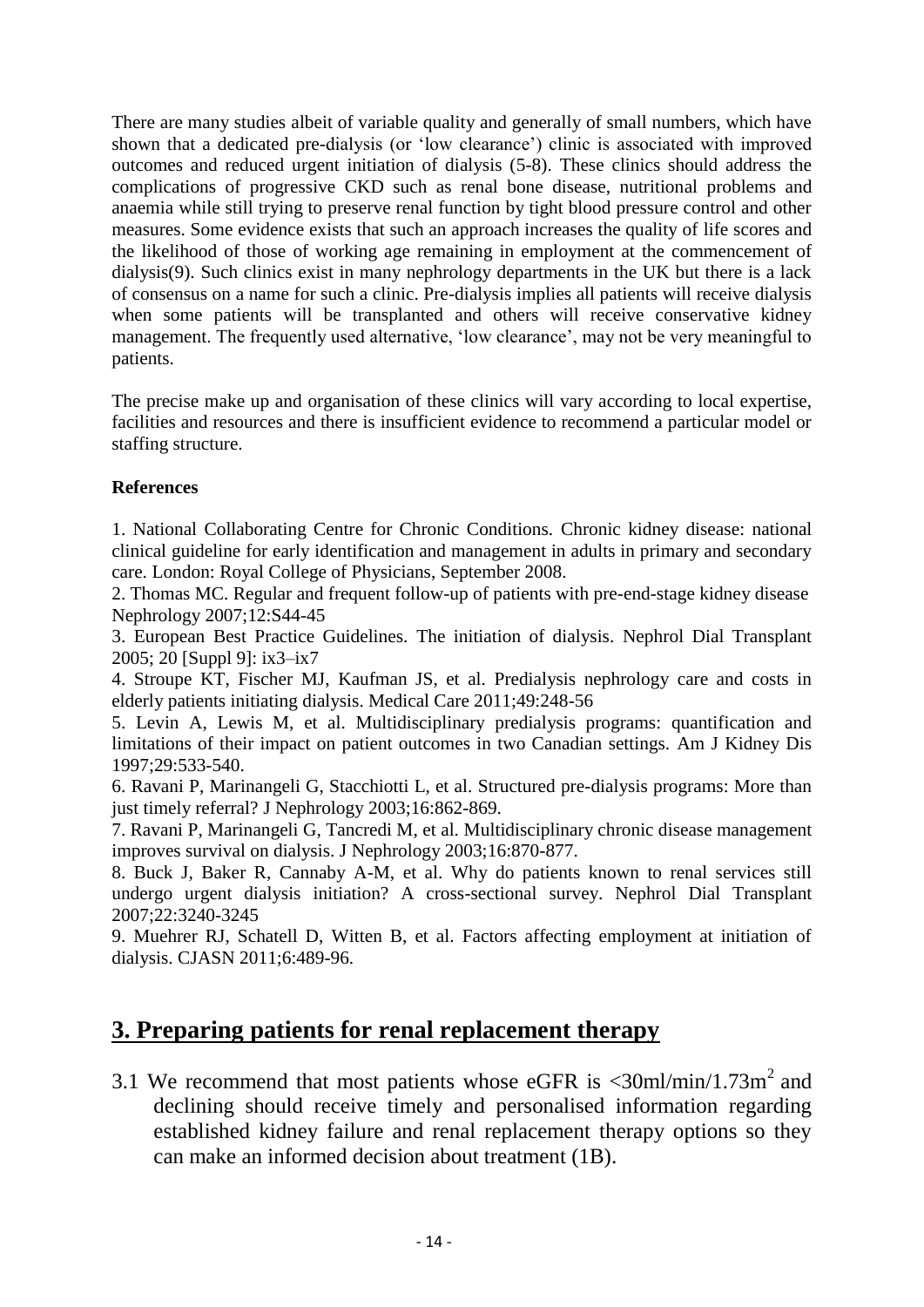- 3.2 We recommend that patients who present with advanced kidney failure and are likely to need RRT within 3 months should be able to access an accelerated care pathway to deliver education, information and prepare for RRT. Patients presenting late or starting dialysis without any prior nephrology input should receive similar education and information about renal replacement therapies to inform long term choices (1D).
- 3.3 We recommend that all medically suitable patients should be informed about the advantages of pre-emptive living kidney transplantation and efforts made to identify a potential donor to allow pre-emptive transplantation before the need for renal replacement therapy (1B).
- 3.4 We recommend that all suitable patients should be listed for deceased donor transplantation six months before the anticipated start of renal replacement therapy (1B).
- 3.5 We recommend that where pre-emptive transplantation is not possible, there should be timely referral for either definitive vascular access formation or peritoneal dialysis catheter placement so that the patient starts on their chosen modality of renal replacement therapy by either of these two routes (1B).
- 3.6 We suggest that all patients should be encouraged to perform home dialysis therapy where possible, as part of an integrated approach to renal replacement therapy (2B).
- 3.7 We suggest that where home dialysis is not possible, patients and their carers/partners should be actively involved in their dialysis treatment, be encouraged to perform as much self-care as possible and be engaged in all aspects of their treatment including medicines management and changes in diet and lifestyle (2B).

### **Audit measures**

- 1. Proportion of incident patients on UK transplant waiting list at RRT initiation
- 2. Proportion of incident RRT patients transplanted pre-emptively from living donors and deceased donors
- 3. eGFR at time of pre-emptive transplantation
- 4. Proportion of incidents patients commencing peritoneal or home haemodialysis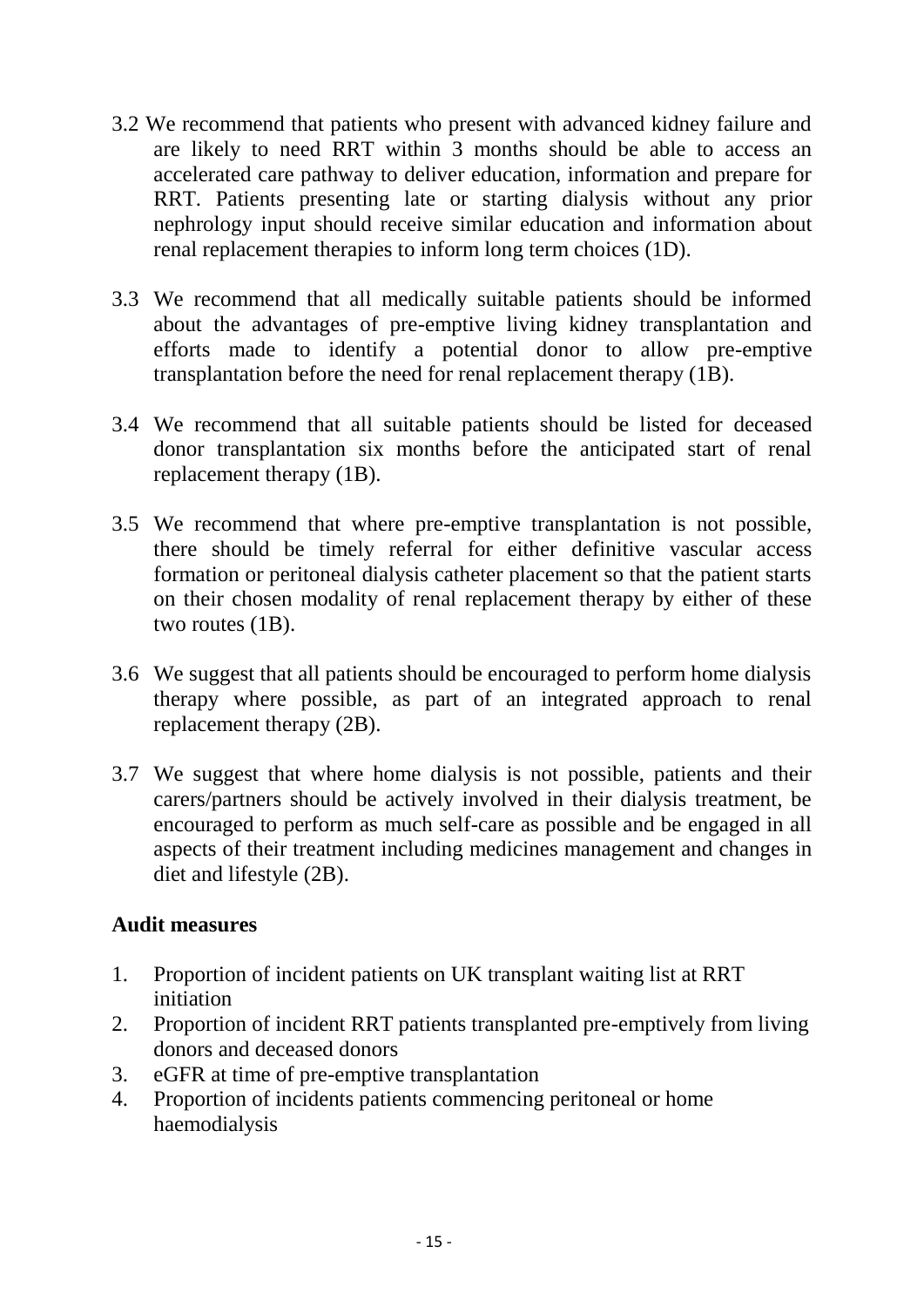#### **Rationale**

The 2004 National Service Framework part 1 for England and Wales emphasises the importance of patient choice and of the need for education in the phase leading up to dialysis, transplantation or conservative care for advanced CKD (1). An important concept is that the different treatment options should be seen as an integrated package where patients may move from one treatment to another over their 'career' of renal replacement therapy (2). There is good evidence this information should be available to patients through a structured education programme which has been shown to have a number of benefits (see section 4). Where patients present with advanced kidney failure and are likely to need RRT in less than three months, this programme should be delivered in an accelerated format.

An important part of the preparation for renal replacement therapy should include planning for pre-emptive transplantation. There is a consensus that pre-emptive transplantation (i.e. before patients are established on dialysis) is associated with improved graft and patient survival (3-5). This is based mainly on large retrospective registry data or case control series; there is no randomized controlled trial. Although there may be issues relating to differences in recipient characteristics, quality of tissue type matching and of donor kidney, the data supports generally a strategy to provide pre-emptive transplantation. However, a short period on dialysis (<6months) may have no influence on outcomes (6). The UK transplant guidelines recommend listing patients for renal transplantation who are predicted to start dialysis within six months (7) – although this is not easy to predict accurately. Where there is a living related donor, the process of donor assessment and work-up should be pursued in a timely manner to allow transplantation to be carried out pre-emptively. However, the optimal time and level of eGFR at which pre-emptive transplantation should be carried out is not clear and there may be a possibility of performing this too early (8).

Although transplantation is shown to have the best outcomes, this may not be possible for many patients due to co-morbidity, lack of a donor or, sometimes, patient choice. When preemptive transplantation is not possible, timely referral for placement of either a peritoneal dialysis catheter or formation of definitive vascular access is essential. This is discussed further in two separate clinical practice guidelines.

There are no adequate randomized controlled trials comparing outcomes of peritoneal dialysis (PD) versus haemodialysis (HD) or of home versus centre based therapies but there is considerable observational data which suggests that patients performing home therapies have improved survival and improved quality of life (9,10). These data are difficult to interpret because patients choosing self-care are often younger and fitter with fewer co-morbidities but this advantage seems to persist when corrected for these factors (9,11,12). The UK National Institute for Clinical Excellence commissioned a systematic review of home haemodialysis versus hospital or satellite based dialysis which despite the lack of grade 1 evidence concluded that home HD offered advantages to patients in terms of quality of life, flexibility, reduced travel, improved survival and was cost effective to the NHS (13).

Although the percentage of RRT patients on peritoneal dialysis is decreasing it remains an important modality of renal replacement in the United Kingdom accounting for 7.6% of all prevalent RRT patients in the 2011 UK Renal Registry report (14). There are no convincing data that patient survival on peritoneal dialysis is worse than haemodialysis although the technique failure rate is high at three years. However, patients will still often prefer this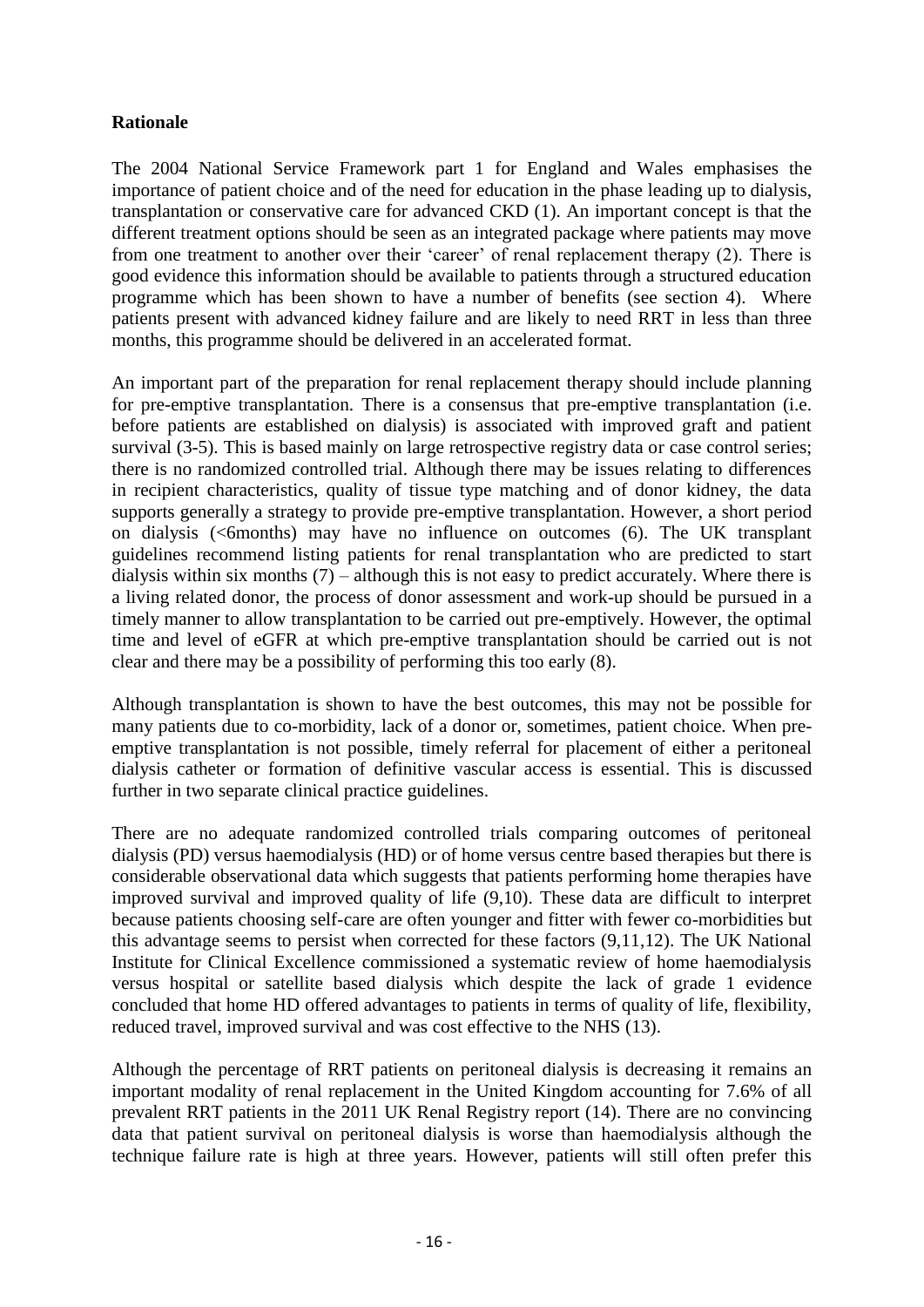treatment because of the independence, control and flexibility it offers and there is evidence of better quality of life compared to haemodialysis (15).

Self care is now widely promoted for the management of chronic disease (16,17). Home dialysis therapies (either haemodialysis or peritoneal dialysis) are good examples of complex treatments which patient can be taught to self manage. In contrast, many patients within main centre and satellite haemodialysis units are or become very dependent. In part this relates to co-morbid conditions but even in the early days of dialysis the concept of 'learned helplessness' was described by Blagg and Scribner and is even more relevant today with the increasing age of the RRT population (18). There has been renewed interest in recent years in improving self-care and self-efficacy amongst patients with chronic kidney disease starting from the time of diagnosis and continuing to patients receiving renal replacement therapy. Many centres in the UK have now established programmes to allow patients to take a greater role in their dialysis treatment even if this is hospital based. However, the evidence that this leads to improved survival or other hard outcomes is limited. This is an area where more research on the benefits of self-care within haemodialysis centres is required (19,20).

The rationale and evidence for hepatitis B vaccination in patients who are predicted to need renal replacement is covered in a separate module in these clinical practice guidelines.

#### **References**

1. Department of Health. The National Service Framework for Renal Services Part 1: Dialysis and Transplantation. 2004

2. Coles GA, Williams JD. What is the place of peritoneal dialysis in the integrated treatment of renal failure? Kidney Int 1998;54:2234-2240

3. [Meier-Kriesche HU, Port FK, Ojo AO, et al. Effect of waiting time on renal transplant](http://www.uptodate.com/online/content/abstract.do?topicKey=renltran/22005&refNum=7)  [outcome. Kidney Int 2000;58:1311-1317.](http://www.uptodate.com/online/content/abstract.do?topicKey=renltran/22005&refNum=7)

4. [Mange KC, Joffe MM, Feldman HI. Effect of the use or non-use of long-term dialysis on](http://www.uptodate.com/online/content/abstract.do?topicKey=renltran/22005&refNum=8)  [the subsequent survival of renal transplants from living donors. N Engl J Med 2001; 344:726-](http://www.uptodate.com/online/content/abstract.do?topicKey=renltran/22005&refNum=8) [731](http://www.uptodate.com/online/content/abstract.do?topicKey=renltran/22005&refNum=8)

5. [Gill JS, Tonelli M, Johnson N, Pereira BJ. Why do pre-emptive kidney transplant](http://www.uptodate.com/online/content/abstract.do?topicKey=renltran/22005&refNum=9)  [recipients have an allograft survival advantage? Transplantation 2004;78:873-879](http://www.uptodate.com/online/content/abstract.do?topicKey=renltran/22005&refNum=9)

6. Goldfarb-Rumyantzev A, Hurdle JF, Scandling J, et al. Duration of end-stage renal disease and kidney transplant outcome. Nephrol Dial Transplant 2005;20:167–175

7. [http://www.uktransplant.org.uk/ukt/about\\_transplants/organ\\_allocation/kidney\\_\(renal\)/na](http://www.uktransplant.org.uk/ukt/about_transplants/organ_allocation/kidney_(renal)/national_protocols_and_guidelines/protocols_and_guidelines/transplant_list_criteria.jsp) tional protocols and guidelines/protocols and guidelines/transplant list criteria.jsp  $(\text{accessed } 13^{\text{th}} \text{ Feb } 2013)$ 

8. Akkina SK, Connaire JJ, Snyder JJ, et al. Earlier is not necessarily better in pre-emptive kidney transplantation. Am J Transplant 2008;8:2071-2076.

9. Woods JD, Port FK, Stannard D, et al. Comparison of mortality with home haemodialysis and centre haemodialysis: a national study. Kidney Int 1996;49:1464-1470

10. Evans RW, Manninen DL, Garrison LP, et al. The quality of life of patients with end stage renal disease. N Engl J Med 1985;312:553-559

11. Saner1 E, Nitsch D, Descoeudres C, et al. Outcome of home haemodialysis patients: a case-cohort study. Nephrol Dial Transplant 2005;20:604–610

12. Nitsch D, Steenkamp R, Tomson C, et al. Outcomes in patients on home haemodialysis in England and Wales,1997–2005: a comparative cohort analysis. Nephrol Dial Transplant 2011; 26:1670–1677

13. [http://www.nice.org.uk/nicemedia/pdf/HvH\\_Assessment\\_report.pdf](http://www.nice.org.uk/nicemedia/pdf/HvH_Assessment_report.pdf)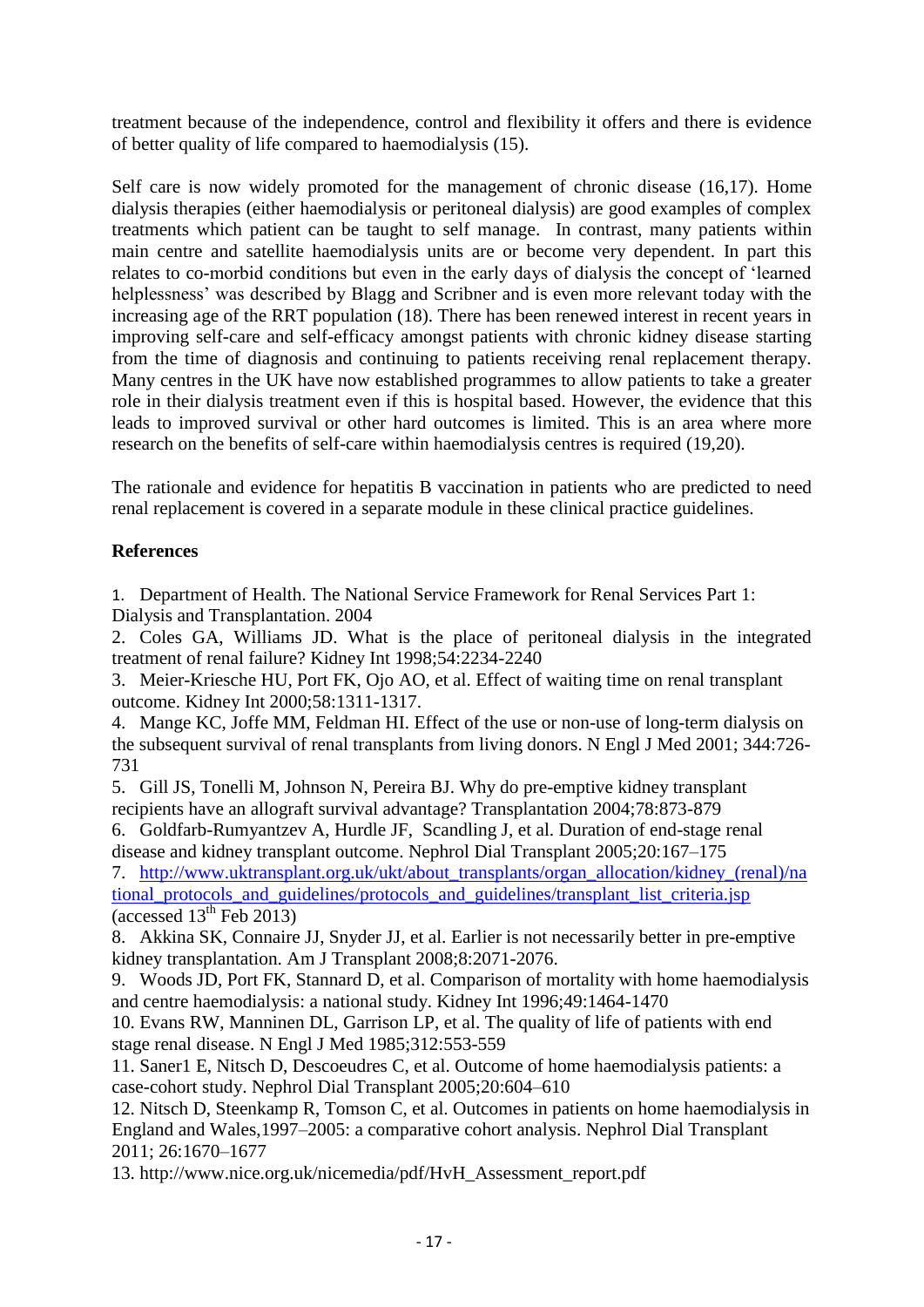14. Castledine C, Casula A, Fogarty D. UK RRT Prevalence in 2010: national and centrespecific analyses. UK Renal Registry 14th Annual Report, UK Renal Registry, Bristol, UK 2011

15. Kutner NG, Zhang R, Barnhart H,et al. Health status and quality of life reported by incident patients after 1 year on haemodialysis or peritoneal dialysis. Nephrol Dial Transplant 2005;20:2159-2167

16. Bodenheimer T, Lorig K, Holman H, et al. Patient self-management of chronic disease in primary care. JAMA*.* 2002;288:2469-2475.

17. Chronic disease management: a compendium of information(available at <http://www.natpact.nhs.uk/uploads/Chronic%20Care%20Compendium.pdf> accessed 22Feb 2009)

18. Blagg CR, Scribner BH: Dialysis: Medical, psychological, and economic problems unique to the dialysis patient, in The Kidney. Eds Brenner BM, Rector FC, Philadelphia, WB Saunders,1976, pp 1705—1744

19. [Matteson ML,](http://www.ncbi.nlm.nih.gov/pubmed?term=Matteson%20ML%5BAuthor%5D&cauthor=true&cauthor_uid=20796047) [Russell C.](http://www.ncbi.nlm.nih.gov/pubmed?term=Russell%20C%5BAuthor%5D&cauthor=true&cauthor_uid=20796047) Interventions to improve hemodialysis adherence: a systematic review of randomized-controlled trials. [Hemodial Int](http://www.ncbi.nlm.nih.gov/pubmed/20796047##) 2010;14:370-82.

20. [Griva K,](http://www.ncbi.nlm.nih.gov/pubmed?term=Griva%20K%5BAuthor%5D&cauthor=true&cauthor_uid=21272382) [Mooppil N,](http://www.ncbi.nlm.nih.gov/pubmed?term=Mooppil%20N%5BAuthor%5D&cauthor=true&cauthor_uid=21272382) [Seet P,](http://www.ncbi.nlm.nih.gov/pubmed?term=Seet%20P%5BAuthor%5D&cauthor=true&cauthor_uid=21272382) et al. The NKF-NUS hemodialysis trial protocol - a randomized controlled trial to determine the effectiveness of a self management intervention for hemodialysis patients. BMC Nephrol 2011;12:4

# **4. Educating patients and carers for renal replacement therapy**

4.1 We recommend that all patients with severe CKD (stage 5 and progressive stage 4), together with their families and carers, should be offered an appropriate education programme aimed at improving their knowledge and understanding of their condition, and to help them choose among the options for treatment (1B).

4.2 We suggest that education programmes should be tailored to the needs of the individual, be based on the principles of adult learning and be designed to support patient choice. A variety of approaches should be available to support patient choice. The information imparted should be relevant to the person, the stage of their disease and treatment options available to them with the method, scale, pace and scope of the delivery being suited to the individual's learning style, capacity and preferences. The programme should also include provision for the education of patients who present late, and initiate dialysis in an unplanned fashion (2C).

4.3 We suggest that pre-renal replacement therapy education programmes for patients and their families and carers should be continued into the treatment phase, with the aims of reviewing the original choice made by the patient, optimising patient involvement in their own care, improving treatment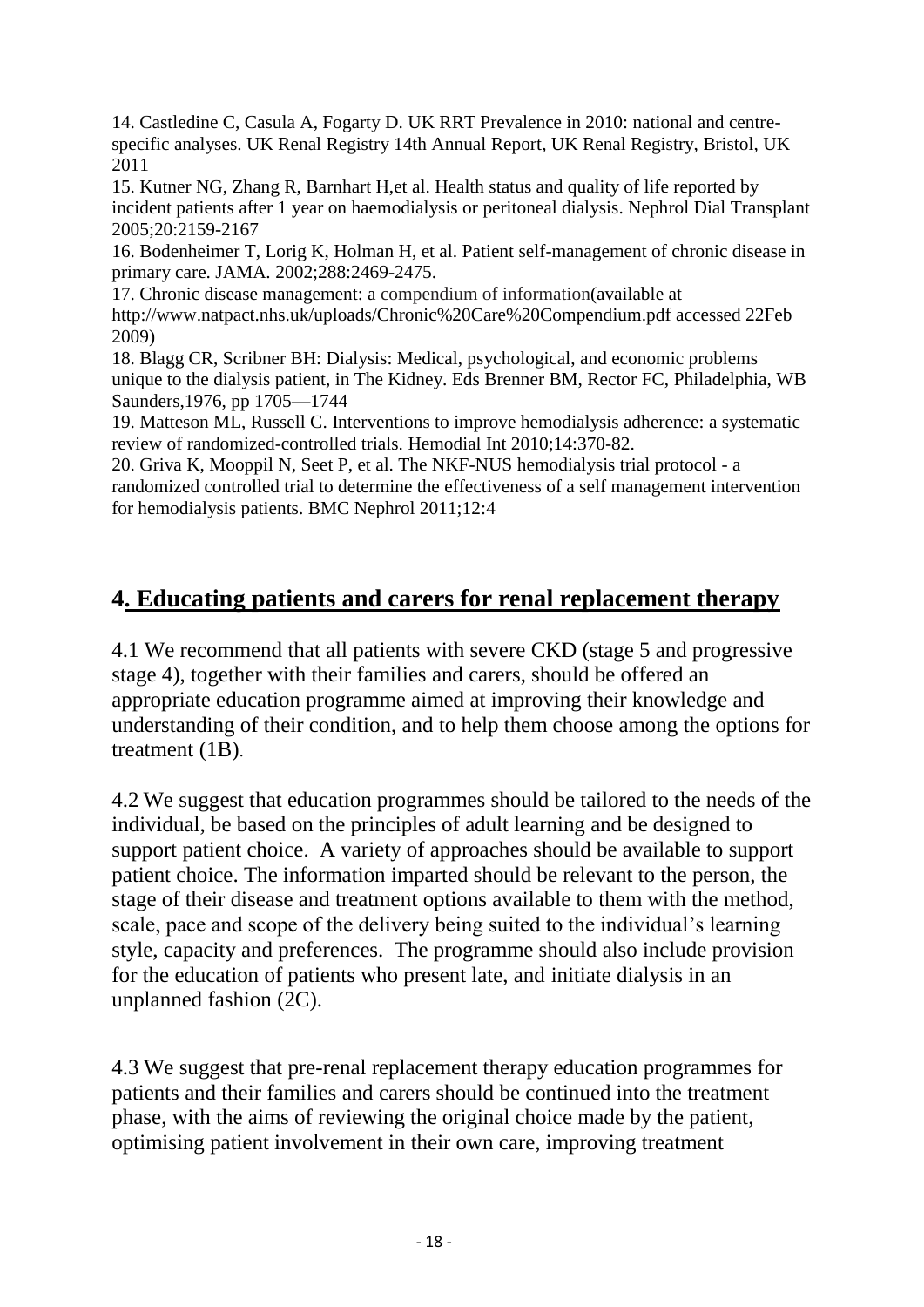adherence, and fostering good communication and collaborative relationships with caregivers (2C).

## **Audit Measures:**

1. Proportion of patients who have undergone a formal education programme prior to initiation of RRT

2. Proportion of incident RRT patients who report that they have been offered a choice of RRT modality

3. Proportion of patients remaining on initial treatment modality 3 and 12 months post initiation of RRT

4. Proportion of patients recording satisfaction with initial RRT decision at 3 and 12 months post initiation of RRT

5. Proportion of patients who have initiated dialysis in an unplanned fashion who have undergone formal education by 3 months.

6. Evidence of formal continuing education programme for patients on dialysis

### **Rationale**

The NHS Constitution (1) enshrines the rights of patients to "easily accessible, reliable and relevant information to enable you to participate fully in your own healthcare decisions and to support you in making choices". An adequately resourced pre-dialysis education programme is an essential pre-requisite for patients with progressive chronic kidney disease who need to make choices about renal replacement therapy. The most appropriate setting for this may be as part of a multidisciplinary clinic which integrates clinical expertise, patient education, and comprehensive supportive services (2, 3) and which encapsulates the flow from diagnosis, through education, to timely referral for access creation or pre-emptive transplantation. To realise many of the potential benefits, such programmes require support by adequate resources for dialysis provision (3).

Patient education aims to provide information about the functions of the kidneys, their derangements in disease, and about available treatment options for kidney failure and their implications for lifestyle. This knowledge is vital to inform treatment choice decisions. Predialysis educational programmes should also aim to link seamlessly to programmes to promote patient self-management allowing them to take a degree of control over living with a chronic condition, and ideally providing links to expert patient programmes (4).

The available evidence suggests that, as well as improving patient knowledge and understanding (5-7), pre-dialysis education confers many additional advantages. These include an improved sense of well-being, enhanced mood, reduced levels of anxiety, and better physical functioning (8). Patients who have received pre-dialysis education also have a lower incidence of unplanned initiation onto dialysis (9-11), even excluding late referrals. Furthermore, fewer patients initiate dialysis with haemodialysis catheters (12). There is also an association between pre-dialysis education and delay in the need for dialysis initiation, often by many months, an effect which has been attributed to improved pre-dialysis management (5,13,14). Another consistent finding is that patients, who as part of pre-dialysis education have received adequate information about available treatment options, were more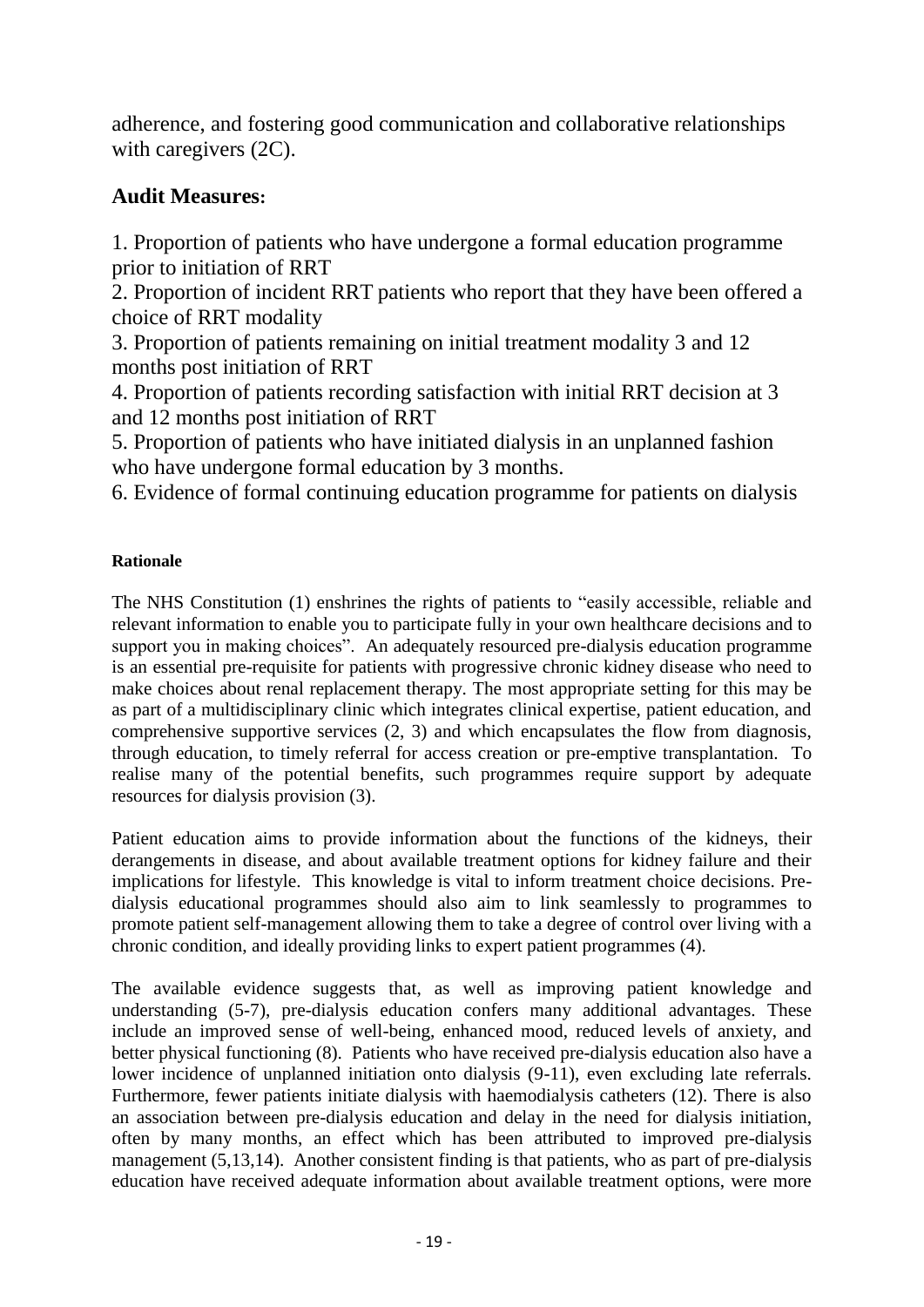likely to choose a self-care based therapy as first modality (10,15-18) - peritoneal dialysis in particular, but also home haemodialysis and minimal care haemodialysis. Patients making a "good decision" about treatment options are more likely to adhere to treatment regimes and tolerate complications better than those not fully involved in the decision making processes (19-20). Incomplete presentation of treatment options may be a major reason for the underutilization of home dialysis therapies and contribute to delayed access to transplantation (17). Pre-dialysis education may also influence employment status. People who had undergone pre-dialysis education were more likely to continue in work (21,22). Finally, pre-dialysis education may also have a beneficial effect on both short-term (23) and long-term (14) survival. The risk of death in patients who did not receive pre-dialysis education has been estimated as double that in those who had received this education, and similar to that in late referrals (11).

A number of factors highlight the need for individualisation in pre-dialysis patient education. The prevalence of cognitive impairment increases with advancing renal failure independently of age and other confounding factors (24). Twenty percent of patients referred to a predialysis clinic (25) were cognitively impaired. The prevalence is higher in dialysis patients, particularly those on haemodialysis, fluctuates during the haemodialysis cycle, but tends to remain more stable in those on peritoneal dialysis (26, 27). Older pre-dialysis patients have a significantly reduced understanding of their illness (7). Anaemia impairs cognitive function which treatment with erythropoiesis stimulating agents may improve  $(28)$ . These and other factors have clear implications for patients' ability to learn, and educational programmes should be tailored accordingly. Patients referred late for dialysis are less likely to receive many potentially helpful interventions than patients referred earlier (29). These include predialysis education. Such omissions can adversely affect outcomes. Patients referred late for dialysis should receive post-dialysis education to lessen the adverse effects of this omission and ensure they are also given the choice to move onto self-care therapies rather than automatically remaining on their initial therapy. Once on dialysis, patients will have a greater understanding of what it means and may be encouraged by this knowledge to move on to self-care therapies.

Other factors are important. Achieving education goals and adherence to the demands of the treatment can be compromised if patients have not accepted the severity and the chronicity of their condition. In addition, people learn more effectively when information is presented in a manner which accords with their own learning style and preferences. Learning style is a description of the attitudes and behaviours which determine an individual's preferred way of learning (30). Learning preferences refers to the method of teaching that people prefer (31). Learning styles can be classified into at least 4 categories (32), with any particular group likely to contain people with a mixture of learning styles. Rather than attempt categorisation of individuals, it may be more helpful to use a range of teaching methods within one session in order to allow learning to take place whatever the learning style. A variety of approaches should be available including individual conversations, group work, written materials, DVD/CDs, internet resources, decision making aids and access to expert patients appropriately trained. Furthermore, the information should be specifically designed to support decision-making regarding treatment options (33). Where expert patients are used as part of the pre-dialysis educational package, these patients should receive appropriate training for their role.

Though long-term benefits of pre-dialysis education have been demonstrated (14), other benefits may be short lived (8). Participants in a pre-dialysis patient education programme,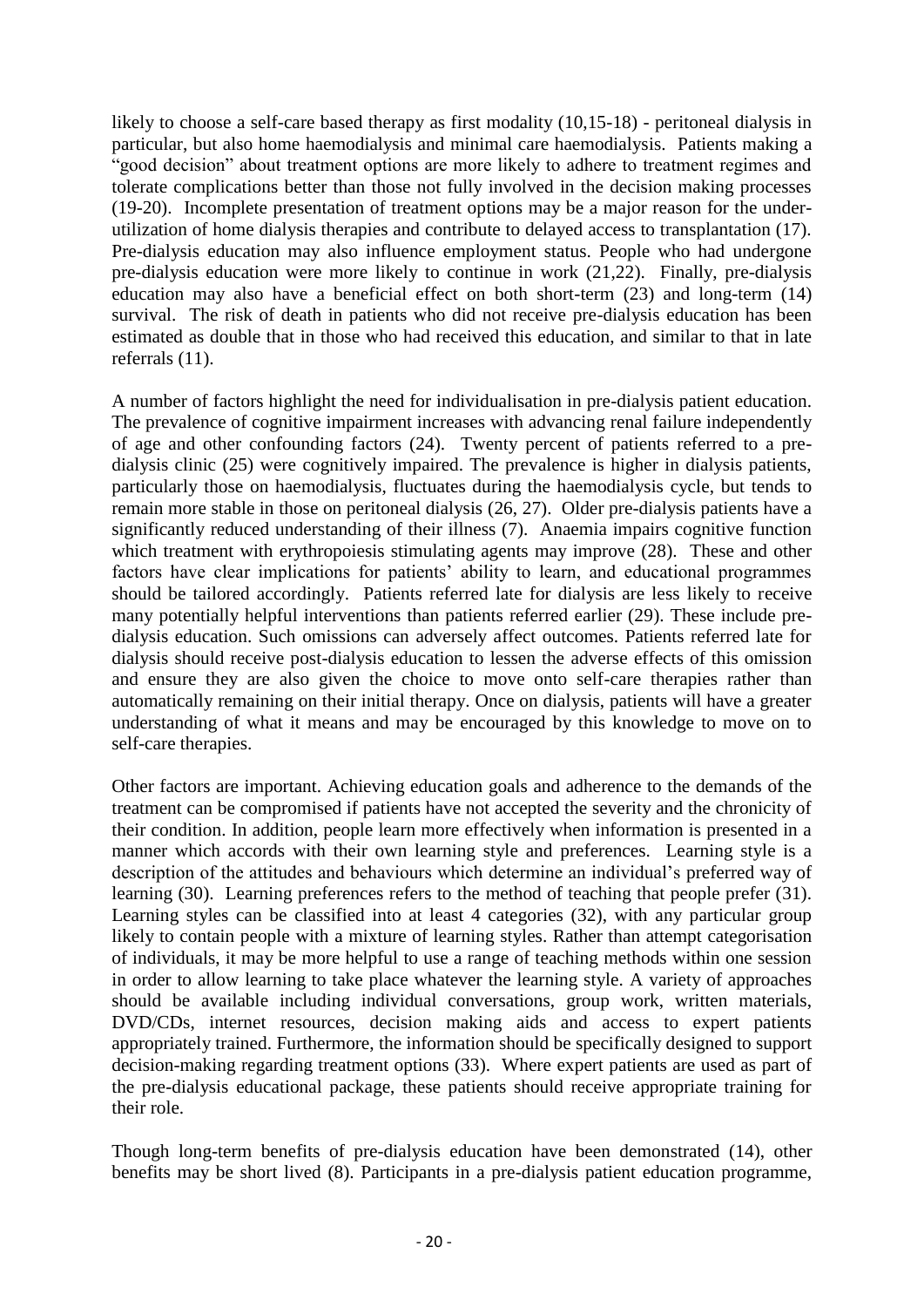showed better functional and emotional well-being than the non-educated comparison group during the first 6 months of initiating dialysis treatment after which the differences reduced, suggesting that education should be ongoing (8). Studies of educational interventions in dialysis patients though are also limited. A recent systematic review of randomised control studies in this setting found 6 short-term, 13 medium-term and one long-term study, many of which were criticised as being of poor quality (34). The studies mainly focussed on adherence to dietary and fluid management regimens, and some benefits of the interventions were observed. The need for good quality randomised controlled trials was emphasized.

#### **References**

- 1. Department of Health. The NHS Constitution. <http://www.nhs.uk/aboutNHS/constitution/Pages/Constitution.aspx> . 2009.
- 2. Ghossein C, Serrano A, Rammohan M, et al. The role of comprehensive renal clinic in chronic kidney disease stabilization and management: The Northwestern experience. Semin Nephrol 2002;22:526-532
- 3. Levin A, Lewis M, Mortiboy P, et al. Multidisciplinary predialysis programs: quantification and limitations of their impact on patient outcomes in two Canadian settings. Am J Kidney Dis 1997; 29:533-540
- 4. Department of Health. The Expert Patient Programme. [http://www.dh.gov.uk/en/Aboutus/MinistersandDepartmentLeaders/ChiefMedicalOfficer/](http://www.dh.gov.uk/en/Aboutus/MinistersandDepartmentLeaders/ChiefMedicalOfficer/ProgressonPolicy/ProgressrowsaleDocument/DH_4102757) [ProgressonPolicy/ProgressrowsaleDocument/DH\\_4102757](http://www.dh.gov.uk/en/Aboutus/MinistersandDepartmentLeaders/ChiefMedicalOfficer/ProgressonPolicy/ProgressrowsaleDocument/DH_4102757) . 2007. Department of Health.
- 5. Binik YM, Devins GM, Barre PE, et al. Live and learn: patient education delays the need to initiate renal replacement therapy in end-stage renal disease. J Nerv Ment Dis 1993;181:371-376
- 6. Devins GM, Paul LC, Barre PE, et al. Convergence of health ratings across nephrologists, nurses, and patients with end-stage renal disease. J Clin Epidemiol 2003;56:326-331
- 7. Gomez CG, Valido P, Celadilla O, et al. Validity of a standard information protocol provided to end-stage renal disease patients and its effect on treatment selection. Perit Dial Int 1999;19:471-477
- 8. Klang B, Bjorvell H, Berglund J, et al. Predialysis patient education: effects on functioning and well-being in uraemic patients. J Adv Nurs 1998;28:36-44
- 9. Buck J, Baker R, Cannaby AM, et al. Why do patients known to renal services still undergo urgent dialysis initiation? A cross-sectional survey. Nephrol Dial Transplant 2007;22:3240-3245
- 10. Marron B, Ortiz A, de Sequera P, et al. Impact of end-stage renal disease care in planned dialysis start and type of renal replacement therapy - a Spanish multicentre experience. Nephrol Dial Transplant 2006;21 Suppl 2:ii51-ii55
- 11. Ravani P, Marinangeli G, Stacchiotti L, et al. Structured pre-dialysis programs: more than just timely referral? J Nephrol 2003;16:862-869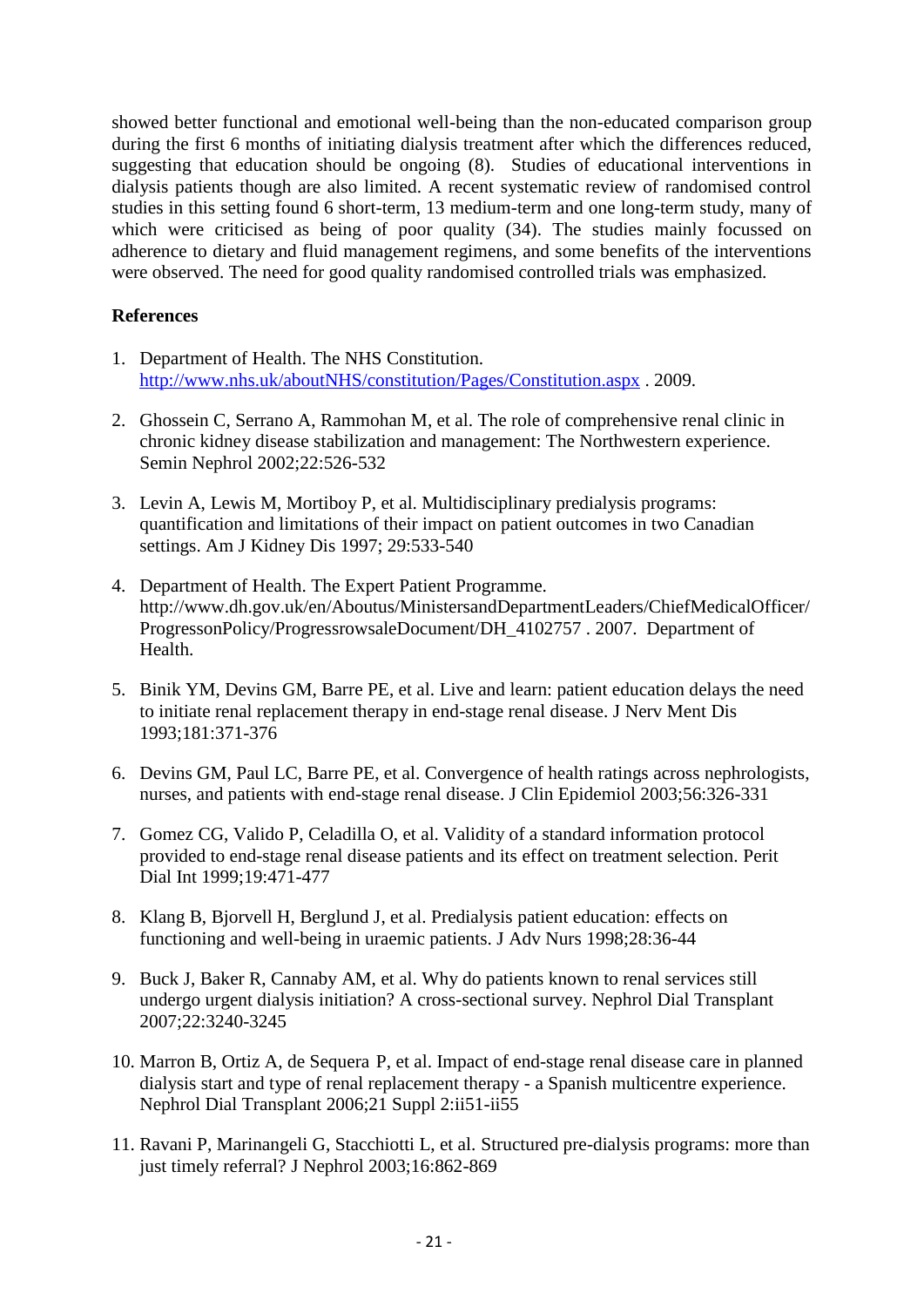- 12. Inaguma D, Tatematsu M, Shinjo H, et al. Effect of an educational program on the predialysis period for patients with chronic renal failure. Clin Exp Nephrol 2006;10:274- 278
- 13. Devins GM, Mendelssohn DC, Barre PE, et al. Predialysis psychoeducational intervention and coping styles influence time to dialysis in chronic kidney disease. Am J Kidney Dis 2003;42:693-703
- 14. Devins GM, Mendelssohn DC, Barre PE, et al. Predialysis psychoeducational intervention extends survival in CKD: a 20-year follow-up. Am J Kidney Dis 2005;46:1088-1098
- 15. Manns BJ, Taub K, Vanderstraeten C, et al. The impact of education on chronic kidney disease patients' plans to initiate dialysis with self-care dialysis: a randomized trial. Kidney Int 2005;68:1777-1783
- 16. Little J, Irwin A, Marshall T, et al. Predicting a patient's choice of dialysis modality: experience in a United Kingdom renal department. Am J Kidney Dis 2001;37:981-986
- 17. Mehrotra R, Marsh D, Vonesh E, et al. Patient education and access of ESRD patients to renal replacement therapies beyond in-center hemodialysis. Kidney Int 2005;68:378-390
- 18. Goovaerts T, Jadoul M, Goffin E. Influence of a pre-dialysis education programme (PDEP) on the mode of renal replacement therapy. Nephrol Dial Transplant 2005;20:1842-1847
- 19. [Hibbard JH.](https://remote.uhl-tr.nhs.uk/,DanaInfo=www.ncbi.nlm.nih.gov+pubmed?term=Hibbard%20JH%5BAuthor%5D&cauthor=true&cauthor_uid=12544817) Engaging health care consumers to improve the quality of care. Med Care. 2003;41:I61-70.
- 20. [O'Connor AM,](https://remote.uhl-tr.nhs.uk/,DanaInfo=www.ncbi.nlm.nih.gov+pubmed?term=O) [Bennett CL,](https://remote.uhl-tr.nhs.uk/,DanaInfo=www.ncbi.nlm.nih.gov+pubmed?term=Bennett%20CL%5BAuthor%5D&cauthor=true&cauthor_uid=19588325) [Stacey D,](https://remote.uhl-tr.nhs.uk/,DanaInfo=www.ncbi.nlm.nih.gov+pubmed?term=Stacey%20D%5BAuthor%5D&cauthor=true&cauthor_uid=19588325) et al. Decision aids for people facing health treatment or screening decisions. [Cochrane Database Syst Rev 2011;\(10\):CD001431](https://remote.uhl-tr.nhs.uk/pubmed/,DanaInfo=www.ncbi.nlm.nih.gov+21975733)
- 21. Rasgon S, Schwankovsky L, James-Rogers A, et al. An intervention for employment maintenance among blue-collar workers with end-stage renal disease. Am J Kidney Dis 1993;22:403-412
- 22. Rasgon SA, Chemleski BL, Ho S, et al. Benefits of a multidisciplinary predialysis program in maintaining employment among patients on home dialysis. Adv Perit Dial 1996;12:132-135
- 23. Ravani P, Marinangeli G, Tancredi M, et al. Multidisciplinary chronic kidney disease management improves survival on dialysis. J Nephrol 2003;16:870-877
- 24. Kurella TM, Wadley V, Yaffe K, et al. Kidney function and cognitive impairment in US adults: the Reasons for Geographic and Racial Differences in Stroke (REGARDS) Study. Am J Kidney Dis 2008;52:227-234
- 25. Nulsen RS, Yaqoob MM, Mahon A, et al. Prevalence of cognitive impairment in patients attending pre-dialysis clinic. J Ren Care 2008;34:121-126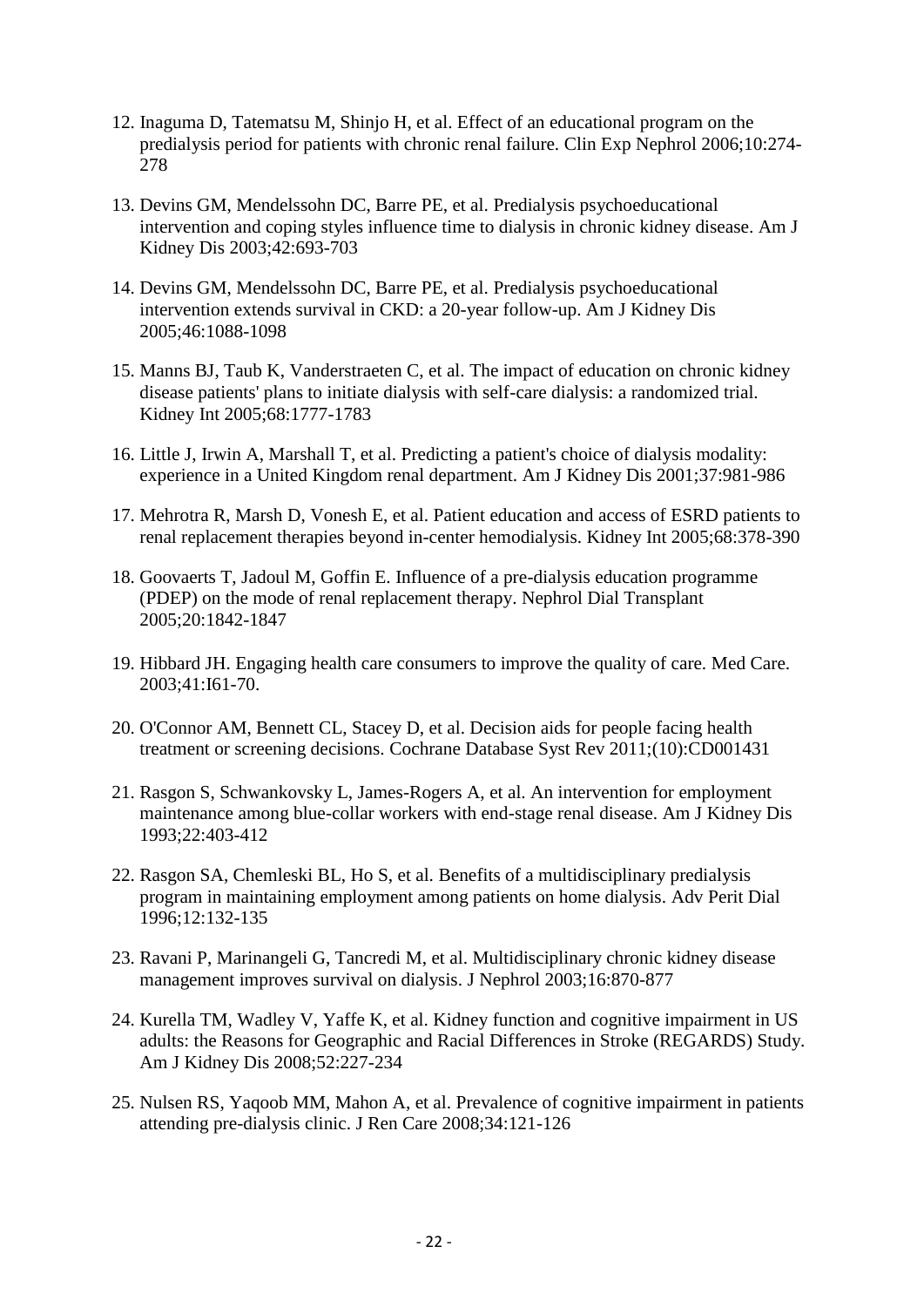- 26. Murray AM, Tupper DE, Knopman DS, et al. Cognitive impairment in hemodialysis patients is common. Neurology 2006;67:216-223
- 27. Williams MA, Sklar AH, Burright RG, et al. Temporal effects of dialysis on cognitive functioning in patients with ESRD. Am J Kidney Dis 2004;43:705-711
- 28. Marsh JT, Brown WS, Wolcott D, et al. rHuEPO treatment improves brain and cognitive function of anemic dialysis patients. Kidney Int 1991;39:155-163
- 29. Roderick P, Jones C, Drey N, et al. Late referral for end-stage renal disease: a regionwide survey in the south west of England. Nephrol Dial Transplant 2002;17:1252-1259
- 30. Honey P, Mumford A. The manual of learning styles. Peter Honey Publications, Maidenhead, Berkshire, UK. 1992
- 31. Cassidy S. Learning Styles: An overview of theories, models, and measures. Educational Psychology 2004;24:419-444.
- 32. Kolb DA. The learning styles inventory: Technical Manual. Boston: McBer & Company, 1985
- 33. Bekker H, Winterbottom A, Mooney A. [Patient information and decision-making](http://www.bjrm.co.uk/showPDF.aspx?index=2&edit=106&st=11&nd=13&sw=&ef=&alw=&aid=363)  [processes.](http://www.bjrm.co.uk/showPDF.aspx?index=2&edit=106&st=11&nd=13&sw=&ef=&alw=&aid=363) Brit J Renal Med 2009;14:12-14
- 34. Mason J, Khunti K, Stone M, et al. Educational interventions in kidney disease care: a systematic review of randomized trials. Am J Kidney Dis 2008;51:933-951

# **5. Initiating renal replacement therapy**

- 5.1 We recommend that patients known to nephrology services for 3 months or more and who are planned to have renal support should start renal replacement therapy in a controlled manner, without the need for hospital admission and using an established access ( arteriovenous fistula [AVF], arteriovenous graft [AVG], PD catheter) or by pre-emptive renal transplantation (1B)
- 5.2 We recommend that the decision to start RRT in patients with CKD stage 5  $(eGFR < 15$ ml/min/1.73m<sup>2</sup>) should be based on a careful discussion with the patient of the risks and benefits of RRT taking into account the patient's symptoms and signs of renal failure, nutritional status, comorbidity, functional status, and the physical, psychological and social consequences of starting dialysis in that individual (1B)
- 5.4 We recommend that once a decision has been made to start dialysis in a patient with established access there should be no delay in starting treatment i.e. no waiting list to start dialysis (1D)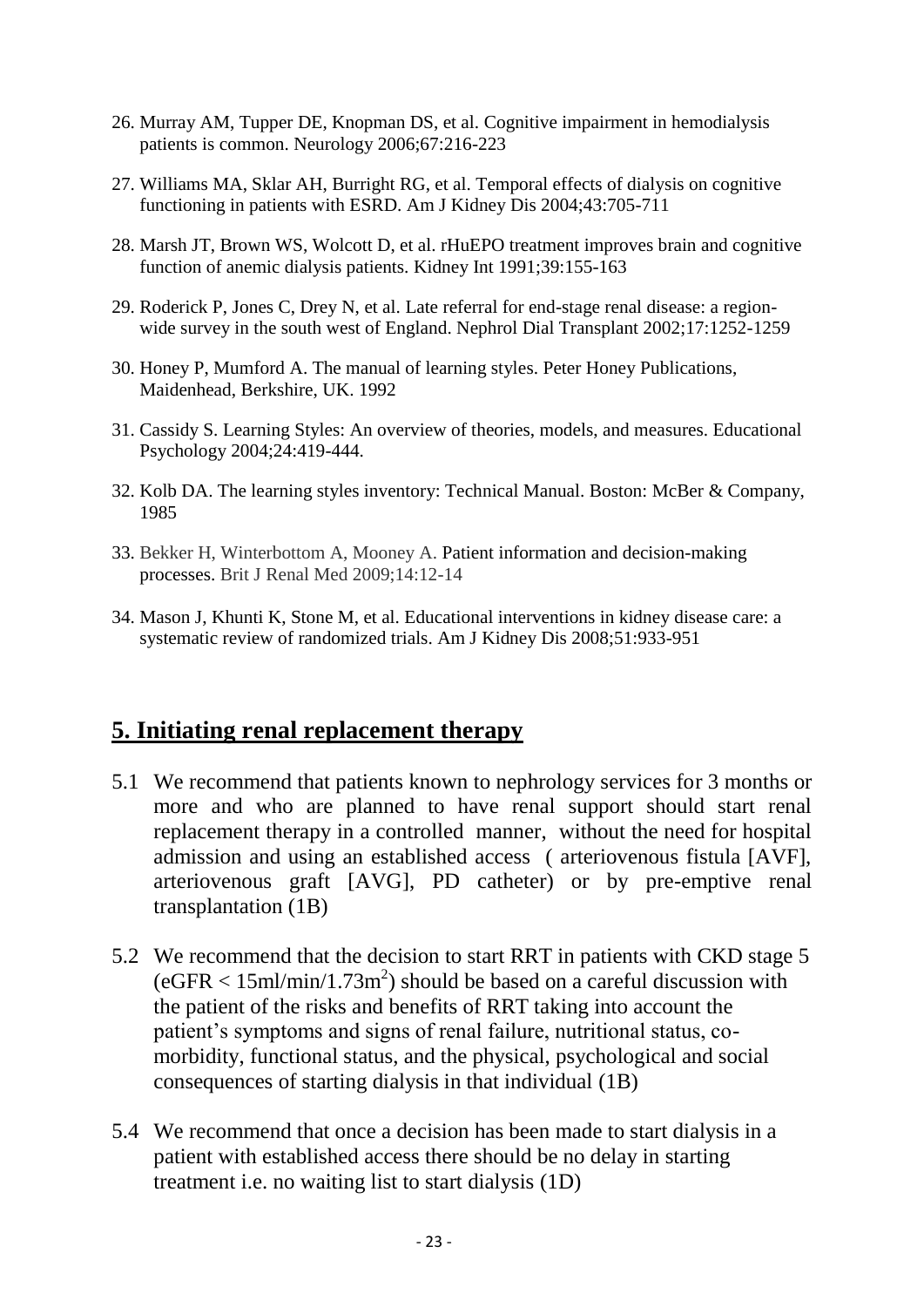- 5.5 We recommend that urgent dialysis via a haemodialysis catheter should only be initiated where there is a clear clinical indication that the patient would come to harm without such treatment (1D)
- 5.6 We suggest that where dialysis is started via an established access(vascular or peritoneal) which fails to work effectively urgent corrective action should be taken and dialysis via a haemodialysis catheter avoided if possible (2D).

### **Audit measures**

1. Proportion of planned initiations with established access or pre-emptive transplantation.

- 2. Inpatient/outpatient status of planned initiations.
- 3. eGFR at start of renal replacement therapy

#### **Rationale**

Patients vary greatly in the symptoms they experience at similar levels of renal function as judged by eGFR. By definition, eGFR is an estimated figure derived from a population of patients with CKD excluding several ethnic and age groups (1) and subject to significant variation within and between subjects over time (2). The failure of medical therapy to control or prevent severe fluid overload, persistent severe hyperkalaemia, marked acidosis, or poor nutrition leading to progressive loss of flesh-weight, would probably justify starting dialysis in most patients, though it is important that the patient is included in all discussions regarding initiation of renal replacement therapy. Nutritional status and dietary protein intake decrease progressively as renal function declines and this may become an important reason to initiate dialysis assuming other causes of poor nutrition have been excluded (3). Over the last 10-20 years there has been a trend to starting dialysis at higher eGFR. UK Renal Registry data demonstrates that the mean eGFR at dialysis initiation has increased in a linear fashion from 6.2 to 8.7 ml/min/1.73m<sup>2</sup> between 1997 and 2010 (4).

In 2010, the IDEAL (Initiation of Dialysis Early and Late) study reported its findings from 828 incident adult patients commencing dialysis in 32 centres in Australia and New Zealand. Patients were randomised to received dialysis early (eGFR 10-12 ml/min/1.73m<sup>2</sup> based on the Cockcroft and Gault formula) or late ( $eGFR$  5-7 ml/min/1.73m<sup>2</sup>). Although many of the late starters commenced RRT at an eGFR greater than 7 owing to the onset of symptoms, the study showed no benefit for starting dialysis early, before the onset of symptoms (5). Therefore, there seems to be no evidence to support the commencement of RRT prior to onset of symptoms. This emphasises the need to include patients in the discussion over timing of initiation of RRT.

Additional evidence for this approach comes from studies from the Netherlands and Scotland comparing patients who started dialysis at two different levels of residual renal function. After adjustment for lead time bias, there was no survival advantage in the group of patients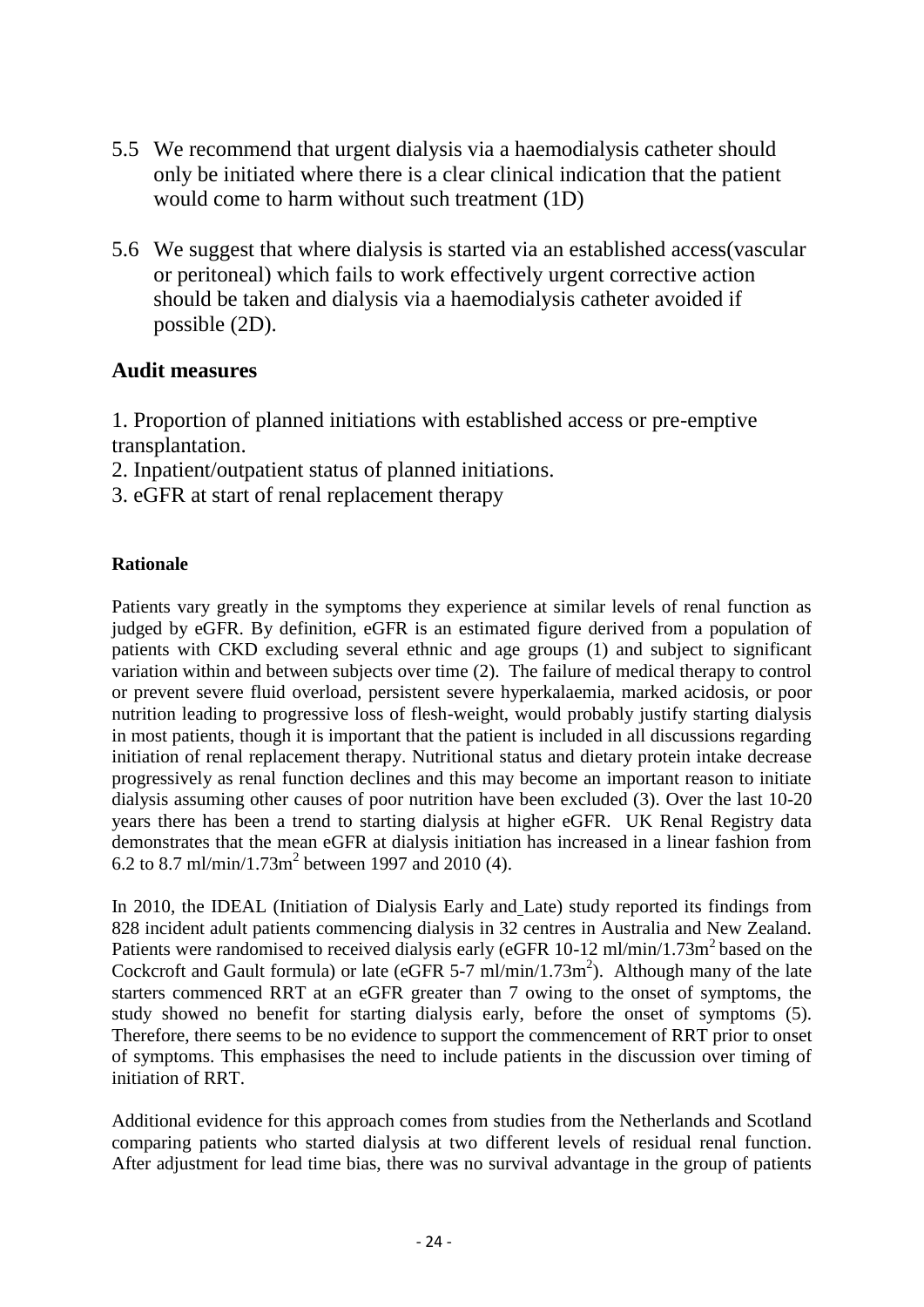starting dialysis earlier (6-9). Furthermore, in the multicentre prospective Netherlands study, 94 of the 253 incident patients began dialysis later than recommended in the US NKF KDOQI guideline and the adjusted benefit in survival after 3 years on dialysis was 2.5 months in the timely starter group (7). This benefit may be attributed to lead time bias since the average delay in initiation of dialysis in the late starter group was 4.1 months.

During the 1990's there was a trend towards using urea kinetic modelling to design RRT regimes in an incremental way, aiming for a target Kt/V, and suggesting an incremental dialysis dose to maintain target clearances, particularly advocating peritoneal dialysis for this purpose (10-13). However, the absence of clear clinical benefit in terms of improved outcomes and the significant inconvenience experienced by the patient for this approach means that it should probably no longer be considered a rationale for initiating RRT.

Recent studies and registry data have confirmed that patients starting dialysis with a higher eGFR have poorer outcomes (14-16 ). Age and co-morbidity (2,17,18) appear to influence the starting eGFR presumably because advanced age and co-morbid problems render patients more symptomatic at a higher eGFR.

Therefore, dialysis initiation must be decided in discussion with the patient taking into account the patient's symptoms and signs and the biochemical disturbances weighed against the risks and inconveniences of starting dialysis. These guidelines are consistent with the other guidelines which recommend that renal replacement therapy should commence when a patient has symptoms or signs of uraemia or fluid overload in spite of medical therapy and the patient and multidisciplinary team agree that dialysis is indicated (19, 20).

### **References**

- 1. Levey AS, Bosch JP, Lewis JB, et al. A more accurate method to estimate glomerular filtration rate from serum creatinine: a new prediction equation. Modification of Diet in Renal Disease Study Group. Ann Intern Med 1999;130:461–470
- 2. [Botev](http://cjasn.asnjournals.org/search?author1=Rossini+Botev&sortspec=date&submit=Submit) R, [Mallié](http://cjasn.asnjournals.org/search?author1=Jean-Pierre+Malli%C3%A9&sortspec=date&submit=Submit) JP, Wetzels JFM, et al. The clinician and estimation of glomerular filtration rate by creatinine-based formulas: current limitations and quo vadis. CJASN 2011;6:937-950
- 3. Ikizler TA, Greene JH, Wingarde RL, et al. Spontaneous dietary protein intake during progression of chronic renal failure. J Am Soc Nephrol 1995;6:1386-1391
- 4. Gilg J, Castledine C, Fogarty D. UK RRT Incidence in 2010: national and centrespecific analyses. UK Renal Registry 14th Annual Report, UK Renal Registry, Bristol, UK 2011
- 5. Cooper BA, Branley P, Bulfone L, et al. A randomized, controlled trial of early versus late initiation of dialysis. New Eng J Med 2010;363:609-619
- 6. Traynor JP, Simpson K, Geddes CC, et al. Early initiation of dialysis fails to prolong survival in patients in end-stage renal failure. J Am Soc Nephrol 2002;13:2125-2132
- 7. Korevaar JC, Jansen MA, Dekker FW, et al. When to initiate dialysis: effect of proposed US guidelines on survival. Lancet 2001;358:1046-1050
- 8. Korevaar JC, Dekker FW, Krediet RT. Initiation of dialysis: is the problem solved by NECOSAD? Nephrol Dial Transplant 2003;18:1228-1229
- 9. Termorshuizen F, Korevaar JC, Dekker FW, et al. Time trends in initiation and dose of dialysis in end-stage renal disease patients in The Netherlands. Nephrol Dial Transplant 2003;18:552-558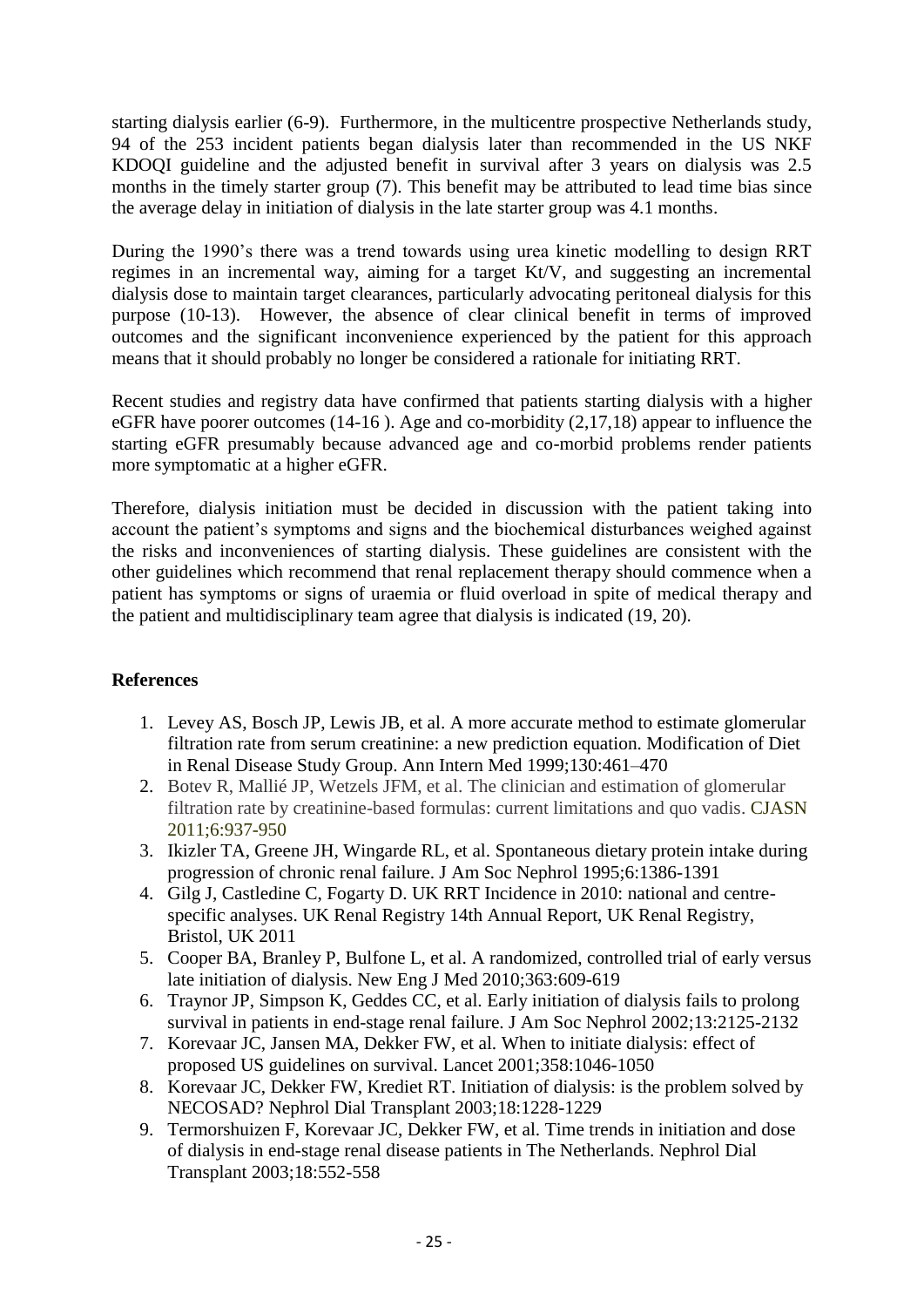- 10. Tattersall J, Greenwood R, Farrington K. Urea kinetics and when to commence dialysis. Am J Nephrology 1995;15:283-289
- 11. Keshaviah PR, Emerson PF, Nolph KD. Timely initiation of dialysis. A urea kinetic approach. Am J Kidney Dis 1999;33:344-348
- 12. Burkart JM, Golper TA. Should we treat patients with incremental dialysis prescriptions? Blood Purif 2000;18:298–303
- 13. Pollock CA, Cooper BA, Harris DC. Early start peritoneal dialysis. Advances in Chronic Kidney Disease, 2007;14: e27-e34
- 14. Wright S, Klausner D, Baird B, et al. Timing of dialysis initiation and survival in ESRD. Clin J Am Soc Nephrol 2010; 5: 1828–1835
- 15. Lassalle M, Labeeuw M, Frimat L, et al. Age and comorbidity may explain the paradoxical association of an early dialysis start with poor survival. Kidney Int 2010; 77: 700–707
- 16. Clark WF, Na Y, Rosansky SJ, et al. Association between estimated glomerular filtration rate at initiation of dialysis and mortality. CMAJ 2011; 183: 47-53
- 17. Kazmi WH, Gilbertson DT, Obrador GT, et al. Effect of co-morbidity on the increased mortality associated with early initiation of dialysis. Am J Kidney Dis 2005;46:887-896
- 18. Hwang SJ, Yang WC, Lin MY, et al. Impact of the clinical conditions at dialysis initiation on mortality in incident haemodialysis patients: a national cohort study in Taiwan. Nephrol Dial Transplant 2010; 25:2616–2624
- 19. Tattersall J, Dekker F, Olof Heimbürger O, et al. When to start dialysis: updated guidance following publication of the initiating dialysis early and late (IDEAL) study Nephrol Dial Transplant 2011;26:2082–2086
- 20. Kasiske B,Wheeler D. KDIGO 2012 clinical practice guideline for the evaluation and management of chronic kidney disease: referral to specialists and models of care. Kidney Int Supps 2013; 3:112–119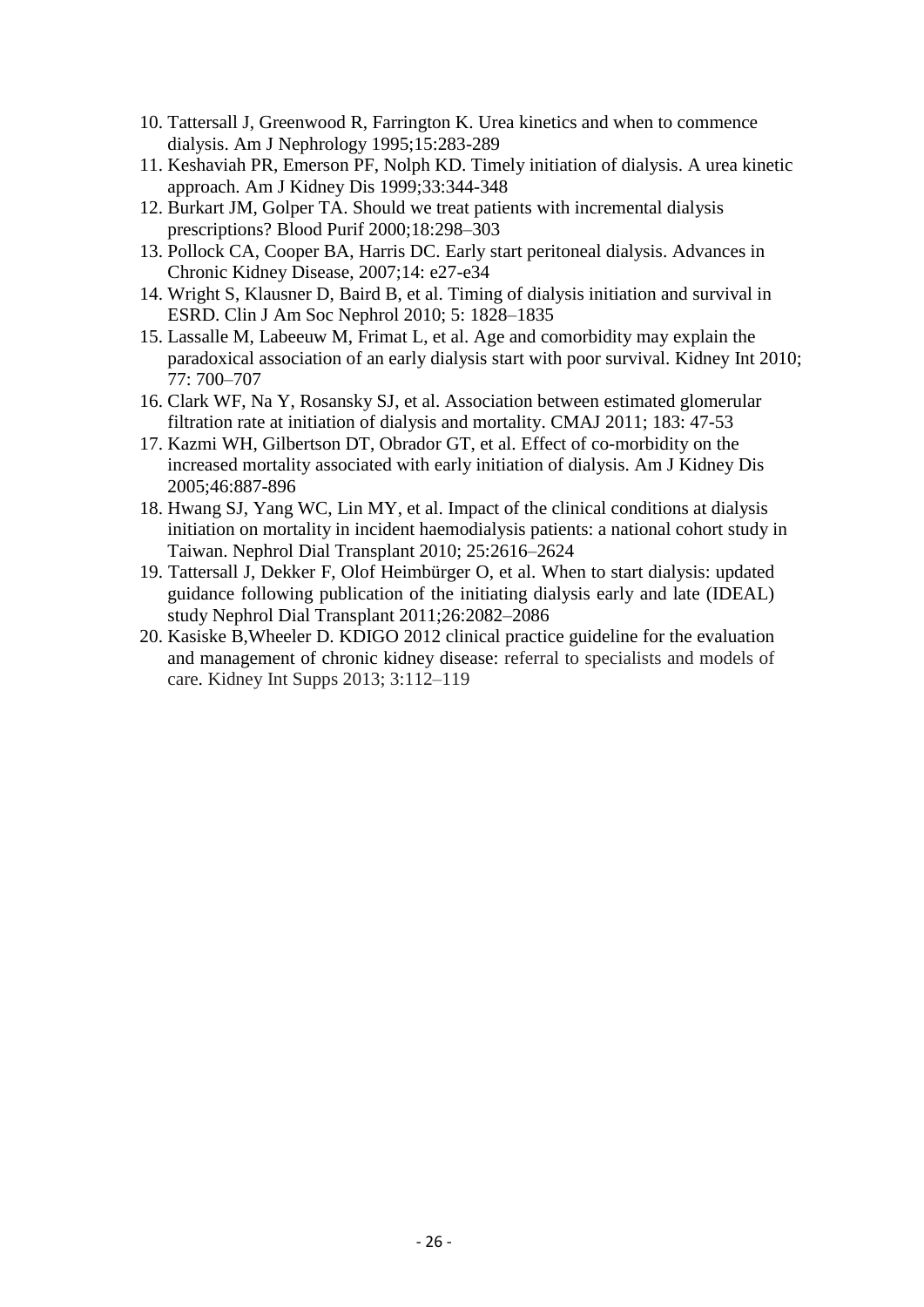# **6. End of Life Care: Conservative Kidney Management and Withdrawal from Dialysis**

**6.1 Estimating prognosis in CKD:** We recommend that patients with advanced kidney disease (CKD Stage 4 & 5) should be given an estimate of their prognosis and quality of life both with and without renal replacement therapy  $(1C)$ 

**6.2 Conservative Kidney Care:** We recommend that patients with advanced kidney disease (CKD Stage  $4 \& 5$ ) who opt not to dialyse should undergo conservative kidney management. Patients who have imminent or immediate end-of-life care needs should be identified and their care prioritised (1C)

**6.3 Patients deteriorating despite dialysis:** We recommend that patients who are struggling to cope on long-term dialysis as a result of progressive deterioration of underlying, irreversible, clinical problems, or sudden onset of a catastrophic clinical event, such as a stroke, should be recognised as being in imminent or immediate need of end-of-life care (1C)

**6.4 Maintaining a supportive care register.** We suggest that patients who have a predicted life expectancy of less than one year should be identified using a combination of criteria including co-morbidity, functional status, evidence of malnutrition, advanced age and the 'surprise question'. A register of such patients should be kept, shared with appropriate agencies locally and reviewed regularly by the health care team to ensure their care needs are being met (2C).

**6.5 Advance Care Planning:** We recommend that patients with a recognised need for end-of-life care, including those undergoing conservative kidney management and those deteriorating despite dialysis, should be offered the opportunity to create an Advance Care Plan (1C)

**6.6: Dialysis Withdrawal:** We recommend that any decision to discontinue haemodialysis should be made within the context of ongoing end-of-life care planning. It should be made jointly by the patient and the responsible nephrologist in full consultation with relatives and carers, the family practitioner and members of the caring team. An assessment of competence should be carried out. Depression may need to be formally excluded (1C)

**6.7: Care in the last days:** We recommend that in the last days of life there should be good communication, symptom relief, psychological, spiritual and culturally sensitive care for the dying patient and their family, whenever possible in their preferred place of care followed by the provision of culturally appropriate bereavement support (1C)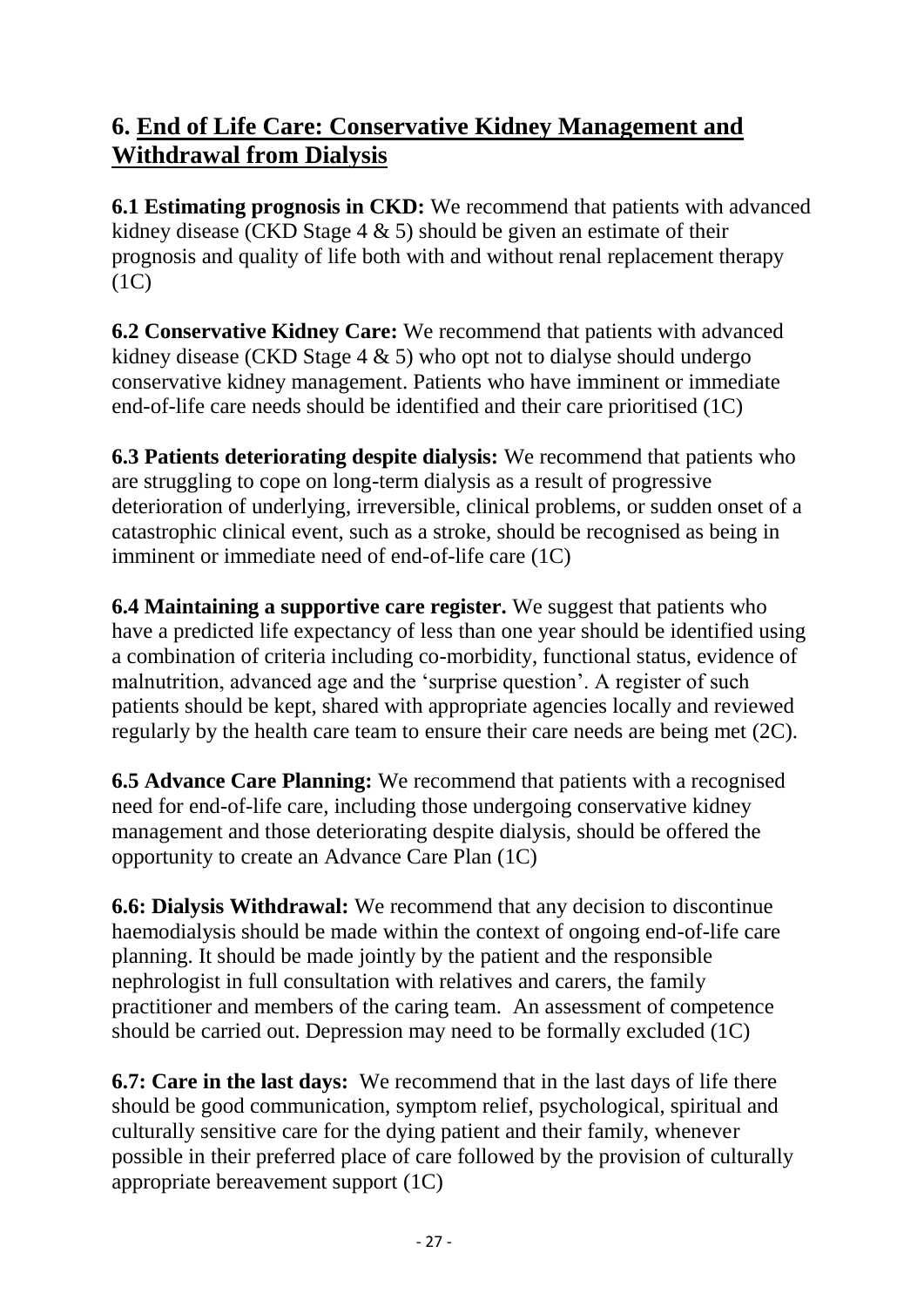# **Audit Measures:**

1. Units should have a register of patients with End of Life Care needs, including those undergoing conservative kidney management, those deteriorating despite dialysis, and those withdrawing from dialysis. The register should link with local palliative care End of Life Registers.

2. The proportion of patients who die who are included on the register.

3. The number of patients with Stage 5 CKD who are undergoing conservative kidney management - as a proportion of all patients with Stage 5 CKD 4. The number of patients withdrawing from dialysis as a proportion of all deaths on dialysis.

5. The proportion of those patients identified as having End of Life Care needs that have a workable Advance Care Plan, which includes details of the nominated renal Key-Worker, patient preferences and choices with respect to priorities of care, and details of the individual needs of carers.

6. Proportion of patients who achieve their preferred place of dying.

7. Units in England and Wales should participate in National End of Life Care audits.

### **Rationale**

The prevalence of advanced kidney disease increases dramatically with age. Some elderly patients with this condition are frail, and dependent, with multiple extra-renal co-morbidities. Dialysis in these circumstances adds to the burdens imposed by these conditions, and, in older patients with multiple co-morbidities and poor performance status, may not extend life (1,2). However, this is not consistent across all studies (3). Octogenarians who were dialysed, survived longer than those not offered dialysis, though the latter were more dependent, more socially excluded, more had been referred late, and more were diabetic (4). However, a retrospective study of a large registry of US nursing home residents starting dialysis showed that 58% did not survive 12 months and there was further functional decline in those who did survive (5). Survival of frail elderly patients with co-morbidites is unlikely ever to be the subject of a randomised controlled trial therefore the available evidence has to be used to help patients choose if they would like to have renal replacement therapy. Decision making aids (6) and discrete choice experiments (7) may help some patients to make a decision.

Choosing not to commence dialysis in favour of a more conservative approach is an option for some patients, most of whom are elderly, frail and dependent (1). The conservative approach aims to provide all aspects of clinical care, with the exception of dialysis, including the use of erythropoietic stimulating agents to manage anaemia, together with ongoing support by the multidisciplinary team in liaison with community and palliative care services. Quality of life for patients following a conservative pathway appears to be comparable to that in haemodialysis patients, though data are very limited (8).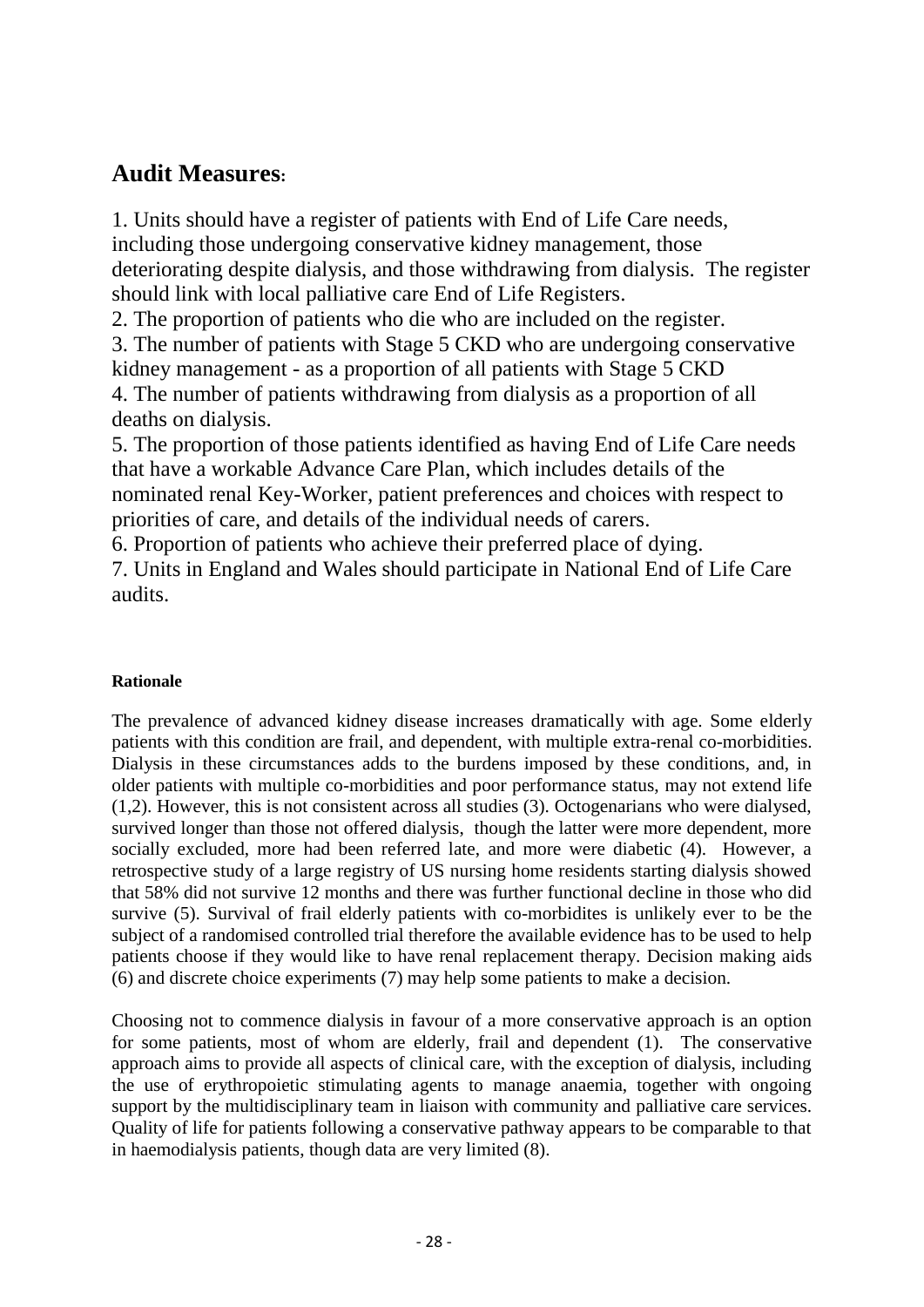At the start of dialysis the median age of UK patients is 65 years (9). Twenty percent have diabetes mellitus, more than 50% have one or more other co-morbidity and over a third are significantly dependent (10,11). A small proportion has dementia and in this group survival is poor (12). Furthermore, dialysis is an invasive treatment, with a significant short- and medium-term complication rate and treatment sessions are often poorly tolerated by elderly patients with multiple co-morbidities. As a result patients on dialysis have a high morbidity and mortality compared with non-uraemic age-matched peers, with a median survival worse than many cancers. The expected remaining life years of a dialysis patient aged 65-69 years is 3.9 years compared with 17.2 years for an aged matched person in the general population (13). Two recent studies have developed risk scores to predict 6 month mortality (14,15). These may be useful in informing discussions with patients but predicting individual prognosis is clearly imprecise. With increasing age and dependency, progression of underlying medical conditions, or the emergence of new medical problems, life on dialysis may become difficult to bear. In such situations, it is important to recognise that end of life may be approaching, signalling the need to re-focus the emphasis of care, from prolongation of life to relief of symptoms, maintenance of comfort and attention to psychological, social and spiritual concerns. There are other triggers (16) for the need for a supportive or palliative approach including substantial weight loss and severe hypoalbuminaemia, and the use of the "surprise" question: "Would you be surprised if your patient were to die in next 6-12 months?". This may elicit a negative response for a substantial proportion of dialysis patients  $-23-30\%$  in two published studies (17,18).

Starting the conversation with patients and carers requires judgement, sensitivity and good communication. A shared view, between patient, family and carers, and all members of the multidisciplinary team, with respect to the patient's current situation and likely prognosis, is key, though may take time to achieve. Patients differ in their need for information and involvement. Planning should acknowledge this. Advance Care Planning facilitates communication between patients, families, health care professionals, and others, about the patient's wishes for end-of-life care (19). Offering timely, appropriate, individualised information enhances rather than diminishes hope (20). The plan should emphasise patients' preferences and choices, and include details of the nominated Key-Worker (21). It should also document the outcomes of on-going assessments and multidisciplinary team meetings, detail communications with primary care and palliative care services, refer to the individual needs of carers, and link with other End-of-Life tools, notably the Gold Standards Framework (16), and the Preferred Priorities of Care document (22). A supportive care register should facilitate communication of this information and integrate care across primary and secondary care boundaries.

Some patients deteriorating despite dialysis will choose to withdraw from treatment. Some will choose to continue, perhaps with reduced sessional frequency and/or duration. For these patients the plan should address the circumstances under which the patient would find continued treatment, including resuscitation, unacceptable. Previously, NHSKidneyCare promoted service development in this area and the now-archived website provides a lot of information and resources to help health care professionals, patients and carers (23). There is evidence that nephrology health care professionals do not currently have these conversations and are poor at predicting patients' preferences for future care (24,25). Health care professionals involved in these discussions need access to training in advanced communication skills.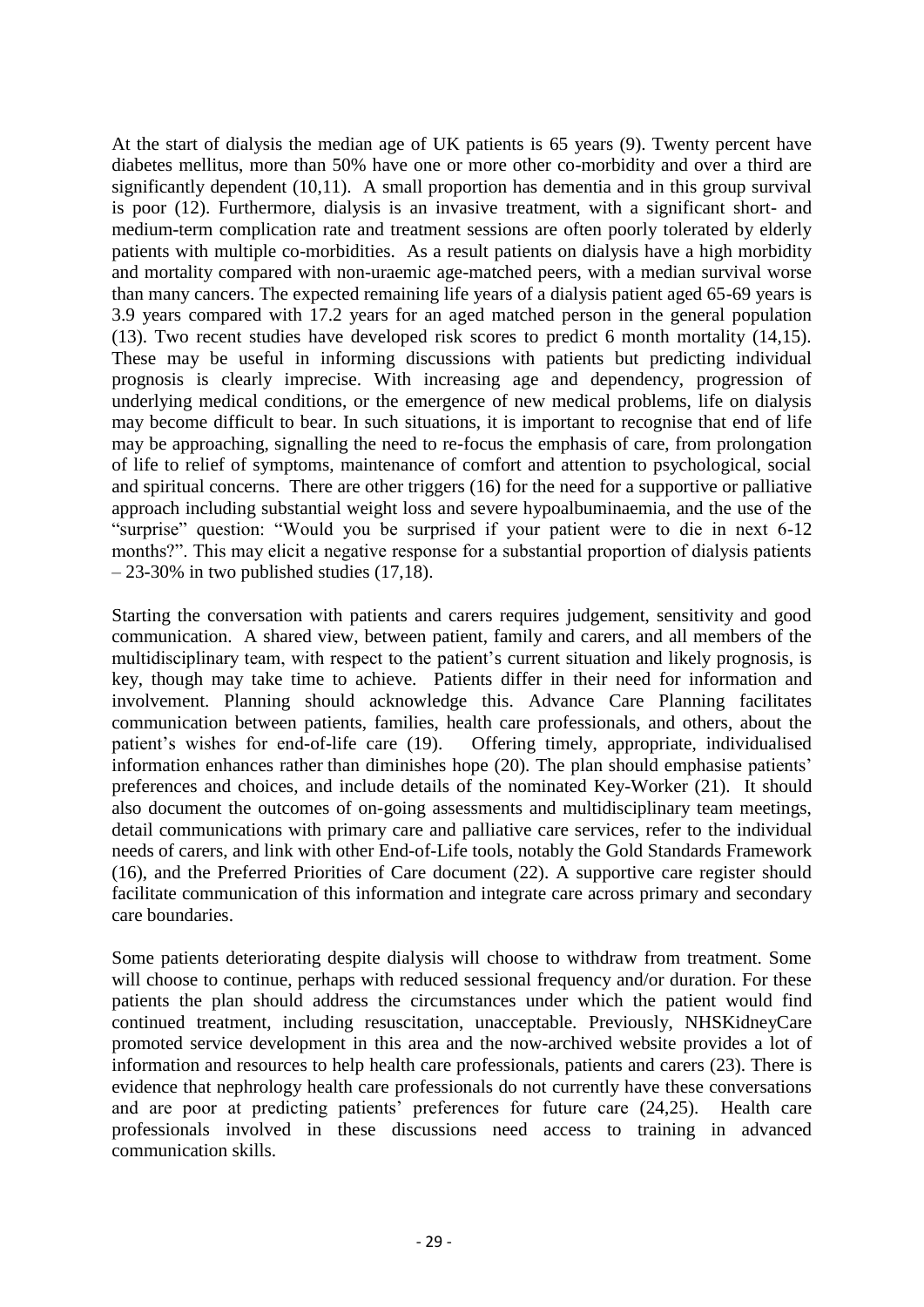Withdrawal from dialysis is now a common mode of death in the dialysis populations of the US (26,27), the UK (28) and in other developed countries (29). Most studies are retrospective; there are few prospective data (30). Withdrawal is more frequent in the elderly (31,32), in those with chronic or progressive co-morbid disease (30, 32) and in those with increased dependency (28, 30) - all features which increasingly characterize the growing prevalent dialysis population. In most cases, withdrawal occurs in the context of increasing dependency associated with progressive clinical decline or a severe, acute clinical event. A small proportion of patients withdraw in the absence of such imperatives. In a UK study, 15% of withdrawals were apparently in this category (28). The issue of withdrawal may be raised by the physician, the dialysis staff, the patient or the family (26,28,29). An assessment of competence to decide is important; many studies report a high proportion of patients as not competent  $(26,28)$ . Depression may be a factor  $(33)$  but "probably does not play a major role in most patients' decisions on withdrawal, though may be important in individuals" (34). Nevertheless, it is important to exclude potentially treatable depression especially in patients contemplating withdrawal in the absence of significant co-morbidity or dependency. There are sufficient differences between the risk factor profiles for withdrawal and those for suicide in this population, to suggest that these are "diverging outcomes rather than a continuum of a similar underlying process" (35).

The US Renal Physicians' Association have published recently an updated and expanded version of a previous clinical practice guideline on initiating and withdrawing dialysis. This lists specific situations where dialysis withdrawal should be considered and also gives advice on resolving conflict with families and carers over any such decisions (36, 37).

A number of studies have attempted to define quality end-of-life care from the patient's perspective. Qualitative interviewing of patients many of whom were on dialysis identified 5 domains - receiving adequate pain and symptom management, avoiding inappropriate prolongation of dying, achieving a sense of control, relieving the perceived burden on loved ones, and strengthening relationships with loved ones (38). Similar themes have emerged from other studies (39, 40). These provide a focus for improving the quality of care of the dying. A focus on end of life care and use of the supplementary guidelines for prescribing in advanced kidney disease may facilitate good quality care in this setting (41). With good communication and good quality care of the dying, most patients withdrawing from dialysis may experience "good deaths" (42).

#### **References**

1. Smith C, Da Silva-Gane M, Chandna S, et al. Choosing not to dialyse: evaluation of planned non-dialytic management in a cohort of patients with end-stage renal failure. Nephron Clin Pract 2003;95:c40-c46

2. Murtagh FE, Marsh JE, Donohoe P, et al. Dialysis or not? A comparative survival study of patients over 75 years with chronic kidney disease stage 5. Nephrol Dial Transplant 2007;22: 1955-1962

3. [Carson](http://www.ncbi.nlm.nih.gov/sites/entrez?cmd=search&db=PubMed&term=%20Carson%20RC%5Bauth%5D) RC[,Juszczak](http://www.ncbi.nlm.nih.gov/sites/entrez?cmd=search&db=PubMed&term=%20Juszczak%20M%5Bauth%5D) M, [Davenport](http://www.ncbi.nlm.nih.gov/sites/entrez?cmd=search&db=PubMed&term=%20Davenport%20A%5Bauth%5D) A, [et](http://www.ncbi.nlm.nih.gov/sites/entrez?cmd=search&db=PubMed&term=%20Burns%20A%5Bauth%5D) al. Is maximum conservative management an equivalent treatment option to dialysis for elderly patients with significant co-morbid disease? CJASN 2009;4:1611–1619

4. Joly D, Anglicheau D, Alberti C et al. Octogenarians reaching end-stage renal disease: cohort study of decision-making and clinical outcomes. J Am Soc Nephrol 2003;14:1012-102 5. Tamura MK, Covinsky KE, Chertow GM, et al. Functional status of elderly adults before and after initiation of dialysis N Engl J Med. 2009;361:1539–1547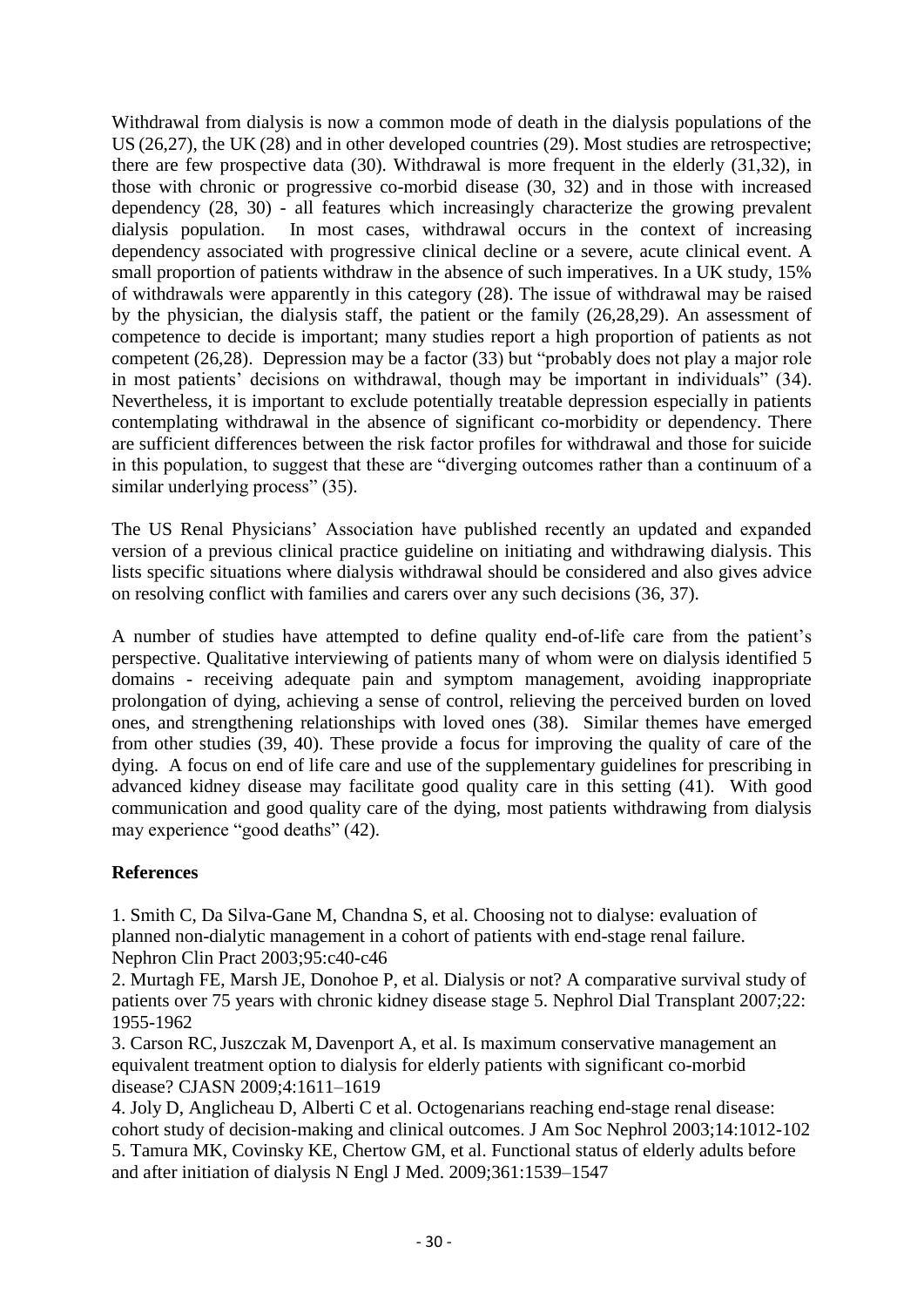6. [O'Connor AM,](https://remote.uhl-tr.nhs.uk/,DanaInfo=www.ncbi.nlm.nih.gov+pubmed?term=O) [Bennett CL,](https://remote.uhl-tr.nhs.uk/,DanaInfo=www.ncbi.nlm.nih.gov+pubmed?term=Bennett%20CL%5BAuthor%5D&cauthor=true&cauthor_uid=19588325) [Stacey D,](https://remote.uhl-tr.nhs.uk/,DanaInfo=www.ncbi.nlm.nih.gov+pubmed?term=Stacey%20D%5BAuthor%5D&cauthor=true&cauthor_uid=19588325) et al. Decision aids for people facing health treatment or screening decisions. [Cochrane Database Syst Rev 2011;\(10\):CD001431](https://remote.uhl-tr.nhs.uk/pubmed/,DanaInfo=www.ncbi.nlm.nih.gov+21975733) 7. [Morton](http://www.ncbi.nlm.nih.gov/sites/entrez?cmd=search&db=PubMed&term=%20Morton%20RL%5Bauth%5D) RL, [Snelling](http://www.ncbi.nlm.nih.gov/sites/entrez?cmd=search&db=PubMed&term=%20Snelling%20P%5Bauth%5D) P, [Webster](http://www.ncbi.nlm.nih.gov/sites/entrez?cmd=search&db=PubMed&term=%20Webster%20AC%5Bauth%5D) AC ,et al. Factors influencing patient choice of dialysis versus conservative care to treat end-stage kidney disease CMAJ 2012;184:E277–E283 8. De Biase V, Tobaldini O, Boaretti C et al. Prolonged conservative treatment for frail elderly patients with end-stage renal disease: the Verona experience. Nephrol Dial Transplant

2008;23:1313-1317

9. Gilga J, Castledine C, Fogarty D. UK RRT Incidence in 2010: national and centre-specific analyses. UK Renal Registry 14th Annual Report, UK Renal Registry, 2011

10. Tomson C, Udayaraj U, Gilg J, et al. Comorbidities in UK patients at the start of renal replacement therapy (chapter 6). Nephrol Dial Transplant 2007;22S7:58-68

11. Chandna SM, Schulz J, Lawrence C, et al. Is there a rationale for rationing chronic dialysis? A hospital based cohort study of factors affecting survival and morbidity. BMJ 1999;318:217-223

12. Rakowski DA, Caillard S, Agodoa LY, et al. Dementia as a predictor of mortality in dialysis patients. Clin J Am Soc Nephrol 2006;1:1000-1005

13. United States Renal Data Systems Annual Data Report.

http://www.usrds.org/2008/pdf/V2\_02\_.pdf . 2008

14. [Cohen](http://www.ncbi.nlm.nih.gov/sites/entrez?cmd=search&db=PubMed&term=%20Cohen%20LM%5Bauth%5D) LM, [Ruthazer](http://www.ncbi.nlm.nih.gov/sites/entrez?cmd=search&db=PubMed&term=%20Ruthazer%20R%5Bauth%5D) R, Moss AH, et al. Predicting six-month mortality for patients who are on maintenance hemodialysis. CJASN 2010;5:72–79

15. [Couchoud](http://ndt.oxfordjournals.org/search?author1=C%C3%A9cile+Couchoud&sortspec=date&submit=Submit) C, Labeeuw M, Moranne O, et al. A clinical score to predict 6-month prognosis in elderly patients starting dialysis for end-stage renal disease. Nephrol Dial Transplant 2009;24:1553-1561

16. NHS End of Life Care Programme. Gold Standards Framework.

http://www.goldstandardsframework.nhs.uk/gp\_contract.php. 2006.

17. Moss AH, Ganjoo J, Sharma S et al. Utility of the "surprise" question to identify dialysis patients with high mortality. CJASN 2008;3:1379-1384

18. Pang WF, Kwan BHC, Chow KM, et al. Predicting 12-month mortality for peritoneal dialysis patients using the "surprise" question. Perit Dial Int 2013;33:60-66

19. Holley JL. Palliative care in end-stage renal disease: focus on advance care planning, hospice referral, and bereavement. Semin Dial 2005;18:154-156

20. Davison SN, Simpson C. Hope and advance care planning in patients with end stage renal disease: qualitative interview study. BMJ 2006;333:886

21. Department of Health. End of Life Strategy, 2008.

22. Preferred Priorities for Care. http://www.endoflifecareforadults.nhs.uk/eolc/CS310.htm . 2007.

23.http://webarchive.nationalarchives.gov.uk/20130504185629/http://kidneycare.nhs.uk/reso urces/ (accessed 21Dec2013)

24. Davison SN. End-of-life care preferences and needs: perceptions of

patients with chronic kidney disease. Clin J Am Soc Nephrol 2010;5:195–204

25. [Miura Y,](http://www.ncbi.nlm.nih.gov/pubmed?term=Miura%20Y%5BAuthor%5D&cauthor=true&cauthor_uid=16377393) [Asai A,](http://www.ncbi.nlm.nih.gov/pubmed?term=Asai%20A%5BAuthor%5D&cauthor=true&cauthor_uid=16377393) [Matsushima M,](http://www.ncbi.nlm.nih.gov/pubmed?term=Matsushima%20M%5BAuthor%5D&cauthor=true&cauthor_uid=16377393) et al. Families' and physicians' predictions of dialysis patients' preferences regarding life-sustaining treatments in Japan.

Am J Kidney Dis. 2006;47:122-30.

26. Neu S, Kjellstrand CM. Stopping long-term dialysis. An empirical study of withdrawal of life-supporting treatment. N Engl J Med 1986;314:14-20

27. Mailloux LU, Bellucci AG, Napolitano B, et al. Death by withdrawal from dialysis: a 20 year clinical experience. J Am Soc Nephrol 1993;3:1631-1637

28. Catalano C, Goodship TH, Graham KA, et al. Withdrawal of renal replacement therapy in Newcastle upon Tyne: 1964-1993. Nephrol Dial Transplant 1996;11:133-139